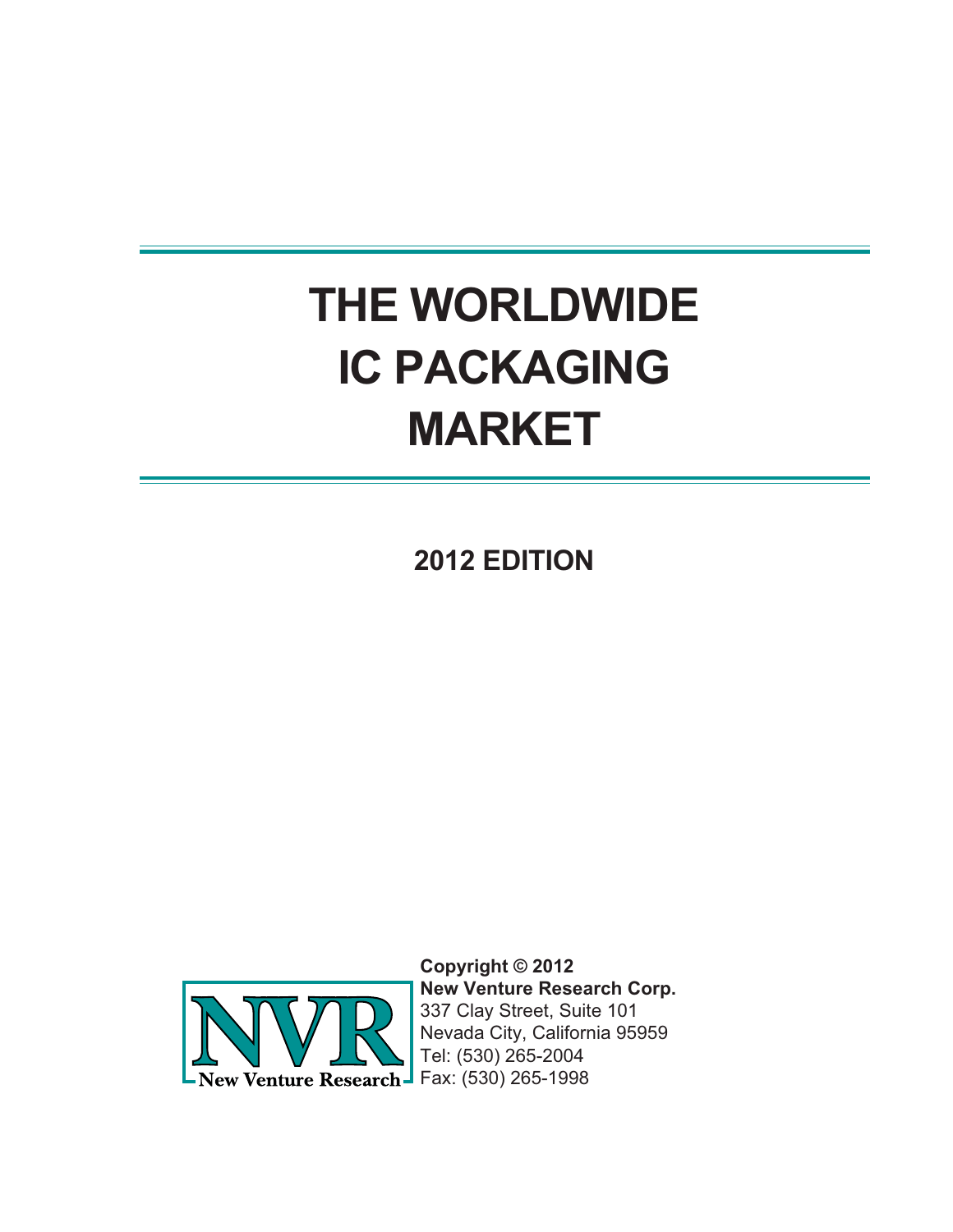#### **2012 EDITION**

#### Copyright © 2012 by New Venture Research Corp.

#### All rights reserved

This publication may not be reproduced, in whole or in part, in any manner or in any form or otherwise, without the prior written permission of New Venture Research Corp.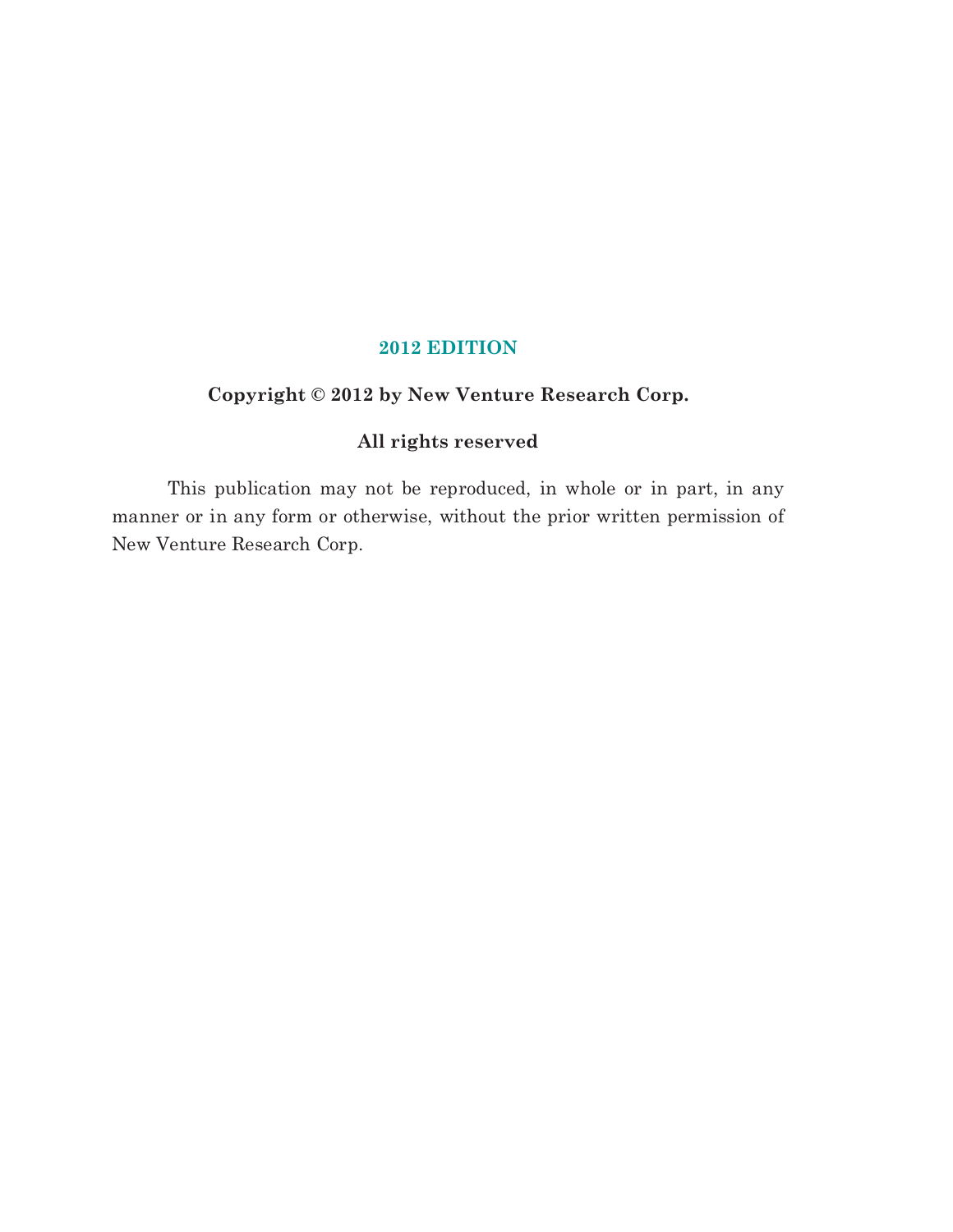#### **ABOUT THE AUTHOR**

**Sandra Winkler** has been an industry analyst since 1988, and since 1995, a staff member of Electronic Trend Publications, currently New Venture Research. She has produced numerous off-the-shelf and custom reports. Ms. Winkler began her analyst career in the telecommunications industry, with Frost and Sullivan. Since 1995, she has focused on the semiconductor packaging industry, and has authored more than 30 widely cited reports on the topic, including The Worldwide IC Packaging Market, Advanced IC Packaging Markets and Trends, and IC Packaging Materials. She also writes for Chip Scale Review magazine, and contributes to the IEEE/CPMT newsletter. Ms. Winkler has an MBA from Santa Clara University. She is on the executive planning committee of the IEEE/CPMT Santa Clara Valley chapter, and serves as Luncheon Program Chair.

Ms. Winkler has presented papers at the following events:

- Semicon West (Semi)
- JEDEX (JEDEC)
- IWLPC (The International Wafer-Level Packaging Conference**+**(SMTA)

Ms. Winkler has presented papers or acted as a moderator at meetings of the following organizations:

- IEEE/CPMT
- MEPTEC (Microelectronics Packaging and Test Engineering Council)
- SAC (Semiconductor Assembly Council)
- Fabless Semiconductor Association (FSA, now GSA)
- IMAPS (International Microelectronics And Packaging Society)
- CIE/USA-SF Electronic Packaging and Manufacturing Committee (United States National Committee of the CIE) (International Commission on Illumination)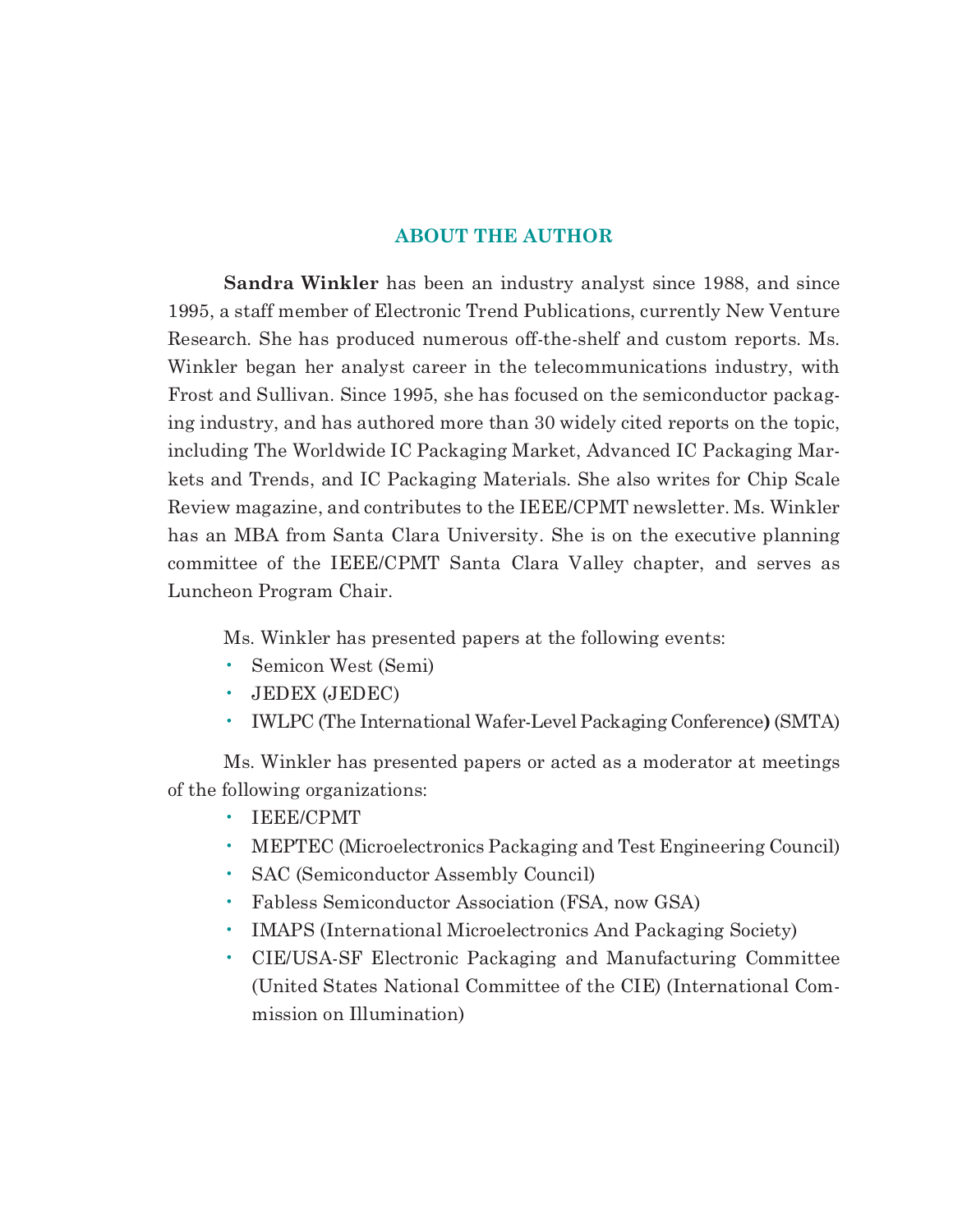# **ABOUT NEW VENTURE RESEARCH (formerly ELECTRONIC TREND PUBLICATIONS)**

New Venture Research (NVR) was formed in 1988 to assist industry executives in their decision making. We began as an independent consultancy and have recently evolved into a publisher of off-the-shelf market research reports in key areas of the electronics industry. The reports are written by a team of staff analysts and independent consultants. We also offer consulting services when our clients need information not found in our reports.

The backbone of each report is primary market research. Our market information originates from direct interviews with vendors, users, and other industry participants. We use secondary research for tests-of-reasonableness, technical background, and, in some cases, for top-level forecasts. We distill the research into coherent forecasts and recommendations.

We are dedicated to providing our customers with accurate reporting on our targeted markets. One of our reports can save our customers months or years of research. The reports enable executives to make decisions in a structured manner. Our customers tell us these reports are excellent tools for building consensus regarding their company's real market opportunities.

#### **NEW VENTURE RESEARCH**

337 Clay Street, Suite 101 Nevada City, California 95959

Tel: (530) 265-2004 • Fax: (530) 265-1998 www.newventureresearch.com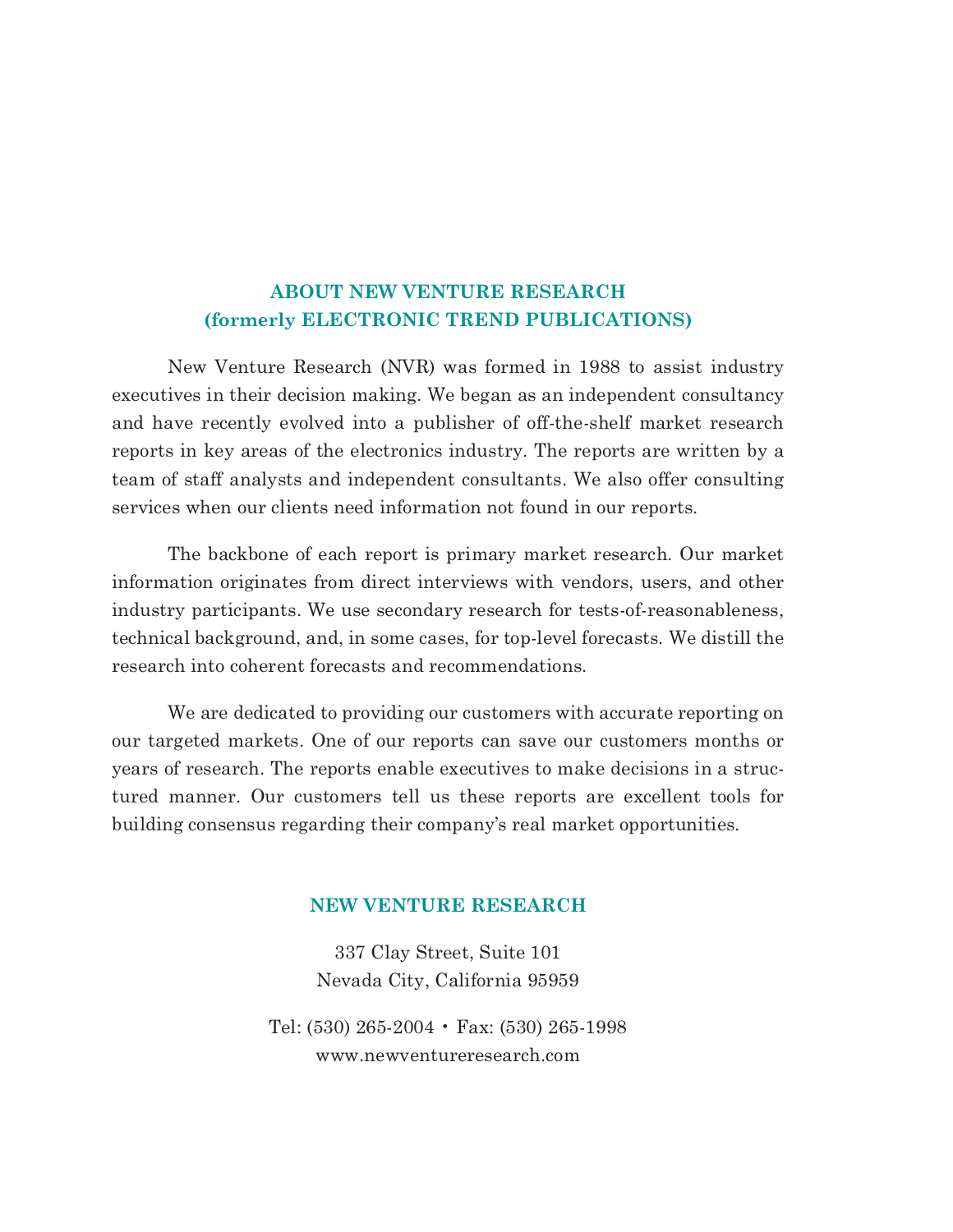#### $DISCLAIMER$

The author and publisher have used their best efforts to assure the accuracy of the material used in preparing this report.

The author and publisher make no warranty of any kind, expressed or implied, with regard to the information contained in this report. The author and publisher shall not be liable in any event for incidental or consequential damages in connection with, or arising from, the information contained in this report.

Any reference to particular products or manufacturers to illustrate points made in this report should not be construed as an endorsement of said products or manufacturers.

The opinions contained herein are those of the author and are based upon published and unpublished information obtained from a variety of sources, telephone and personal interviews with industry participants, and many years of experience.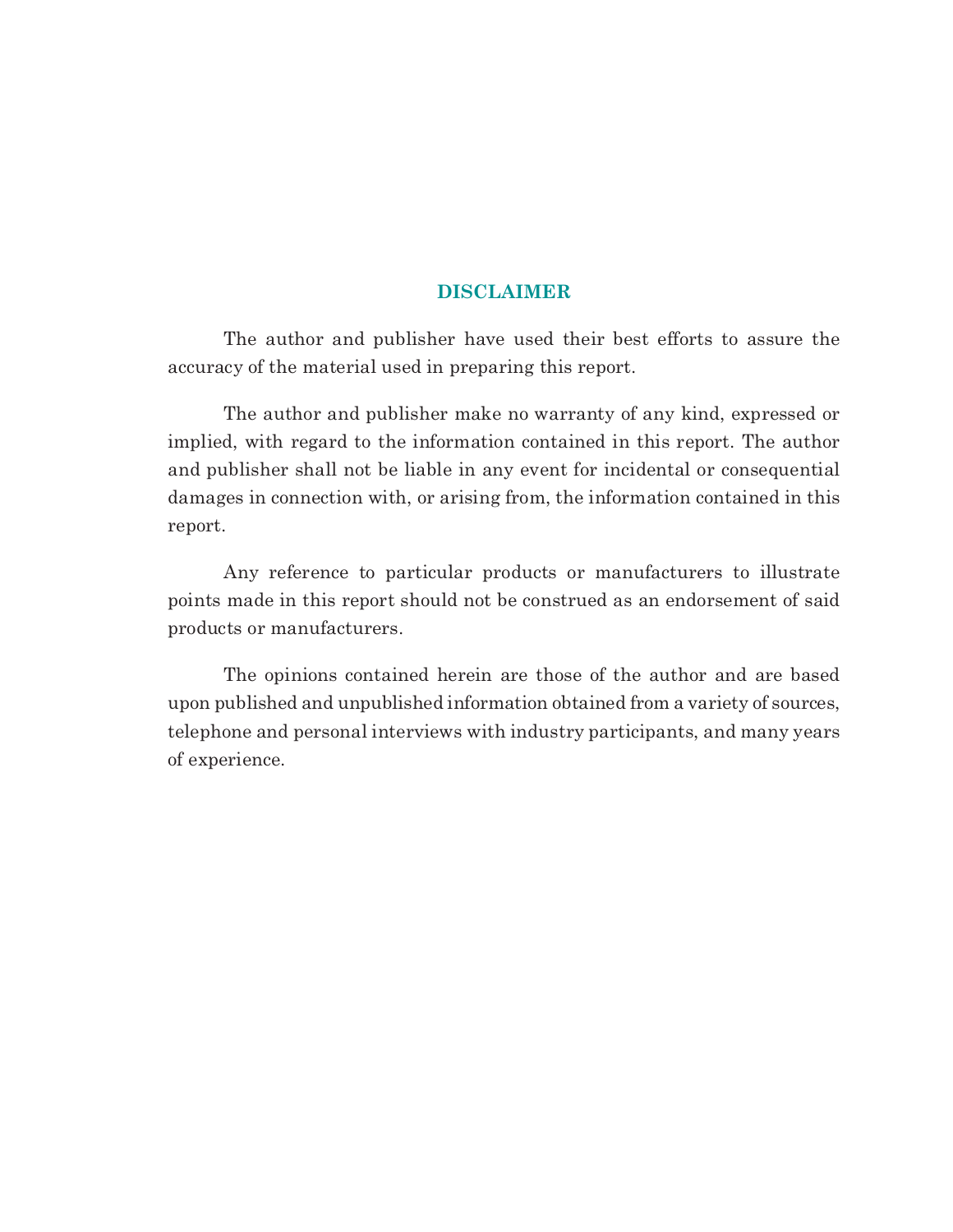#### **SOFTWARE LICENSE AGREEMENT**

This report is provided in PDF electronic file format. For considerations received, New Venture Research Corp. (NVR) hereby licenses this electronic copy of the report as described in this License Agreement to "You" the corporate or individual licensee. This License Agreement applies to all electronic file copies of the report for which You have purchased or otherwise been granted a license by NVR. Any use of the electronic file copy of the report indicates Your acceptance of these terms.

The report and all electronic copies thereof are protected by both United States copyright law and international treaty provisions. You may not distribute any portion of the report. Unless otherwise specified in your purchase agreement with NVR, the electronic file copy of the report may be freely moved from one computer location to another, but may not be used by more than one (1) person simultaneously.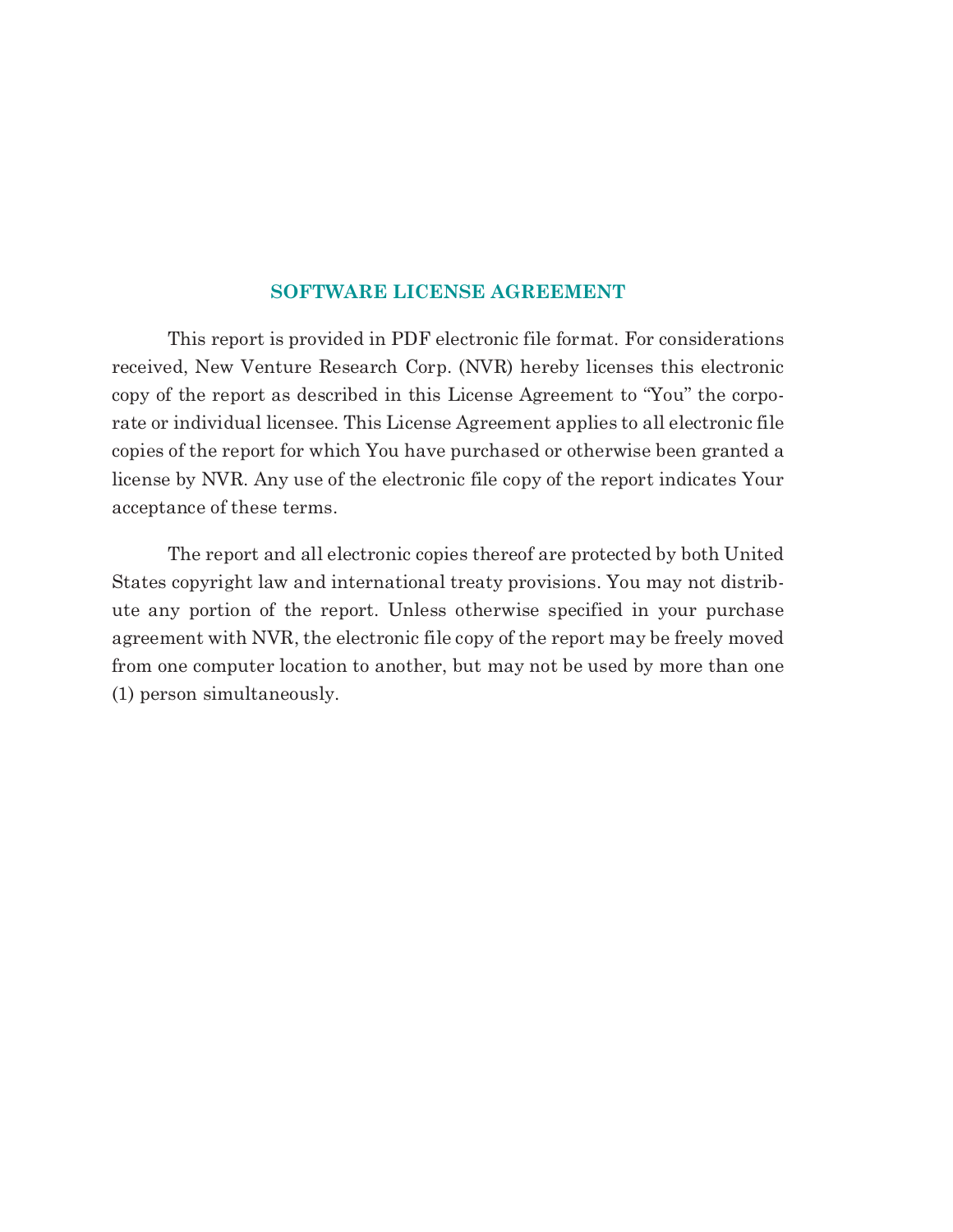# THE WORLDWIDE IC PACKAGING MARKET. **2012 EDITION**

## **TABLE OF CONTENTS**

#### **CHAPTER 1**

# **CHAPTER 2**

| 2.2 IC UNITS AND REVENUE $\ldots$ $\ldots$ $\ldots$ $\ldots$ $\ldots$ $\ldots$ $\ldots$ $\ldots$ $\ldots$ 2.1                                                                                                                                                                                                                     |  |
|-----------------------------------------------------------------------------------------------------------------------------------------------------------------------------------------------------------------------------------------------------------------------------------------------------------------------------------|--|
|                                                                                                                                                                                                                                                                                                                                   |  |
|                                                                                                                                                                                                                                                                                                                                   |  |
|                                                                                                                                                                                                                                                                                                                                   |  |
|                                                                                                                                                                                                                                                                                                                                   |  |
| 2.7 OSAT COMPANY REVENUE $\ldots$ $\ldots$ $\ldots$ $\ldots$ $\ldots$ $\ldots$ $\ldots$ $\ldots$ $\ldots$ $\ldots$ $\ldots$ $\ldots$ $\ldots$ $\ldots$ $\ldots$ $\ldots$ $\ldots$ $\ldots$ $\ldots$ $\ldots$ $\ldots$ $\ldots$ $\ldots$ $\ldots$ $\ldots$ $\ldots$ $\ldots$ $\ldots$ $\ldots$ $\ldots$ $\ldots$ $\ldots$ $\ldots$ |  |
|                                                                                                                                                                                                                                                                                                                                   |  |

# **CHAPTER 3**

|                 | <b>ECONOMIC OUTLOOK</b> |                                                  |  |
|-----------------|-------------------------|--------------------------------------------------|--|
|                 |                         | AND WORLDWIDE ELECTRONICS INDUSTRY FORECAST  3-1 |  |
|                 |                         |                                                  |  |
|                 |                         |                                                  |  |
|                 |                         |                                                  |  |
| 34              |                         |                                                  |  |
| 35 <sub>o</sub> |                         | ELECTRONICS INDUSTRY SUMMARY FORECAST  3-10      |  |
|                 |                         |                                                  |  |
|                 |                         |                                                  |  |
|                 |                         |                                                  |  |

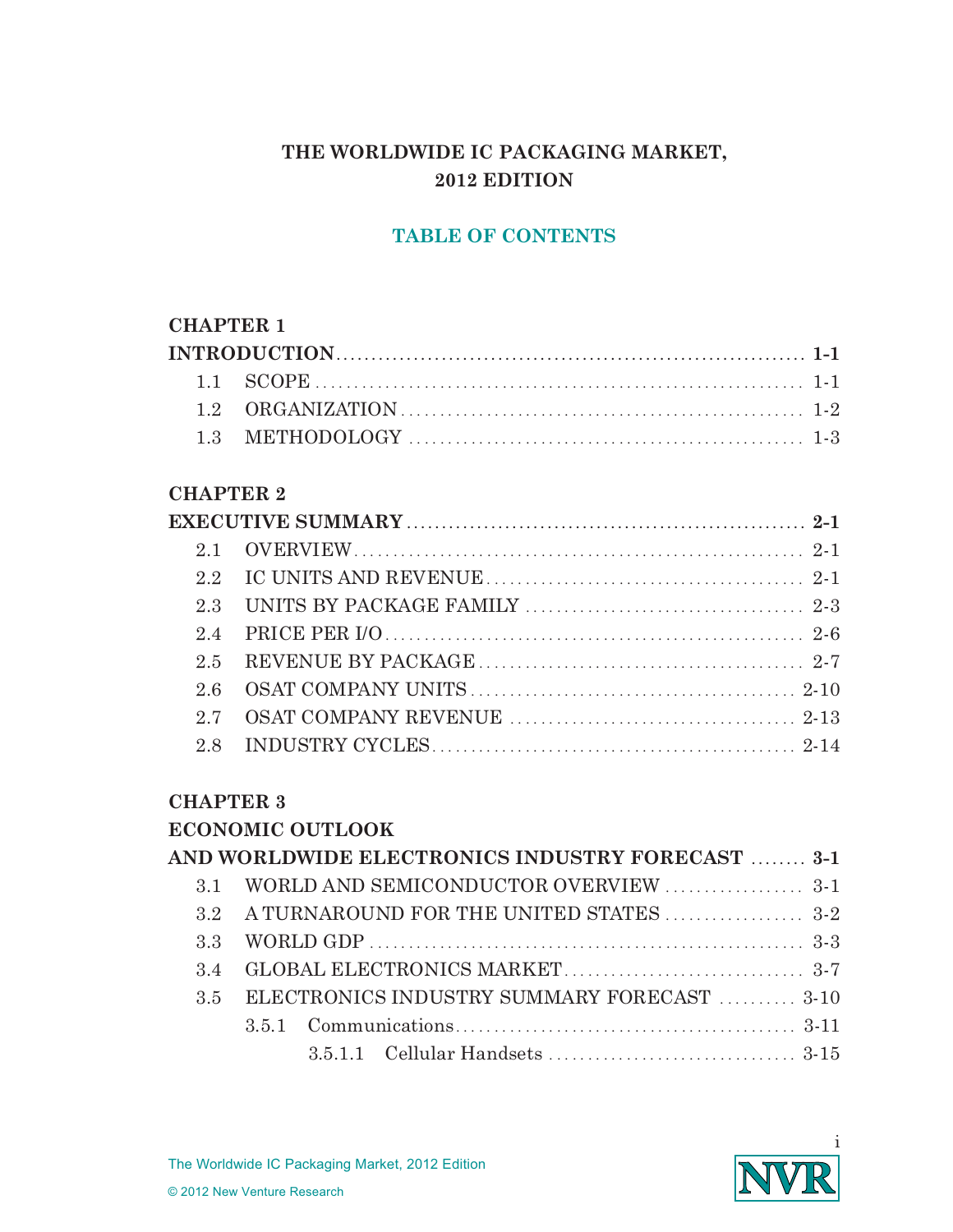|       | 3.5.1.2 |                                                                                     |
|-------|---------|-------------------------------------------------------------------------------------|
|       | 3.5.1.3 |                                                                                     |
|       | 3.5.1.4 | Enterprise LANs $\dots \dots \dots \dots \dots \dots \dots \dots \dots \dots \dots$ |
|       | 3.5.1.5 | Wireless LANs $\dots\dots\dots\dots\dots\dots\dots\dots\dots\dots3-17$              |
|       | 3.5.1.6 |                                                                                     |
|       | 3.5.1.7 |                                                                                     |
|       | 3.5.1.8 |                                                                                     |
| 3.5.2 |         |                                                                                     |
|       | 3.5.2.1 |                                                                                     |
|       | 3.5.2.2 |                                                                                     |
|       | 3.5.2.3 |                                                                                     |
|       | 3.5.2.4 |                                                                                     |
|       | 3.5.2.5 |                                                                                     |
|       | 3.5.2.6 |                                                                                     |
|       | 3.5.2.7 |                                                                                     |
|       | 3.5.2.8 |                                                                                     |
| 3.5.3 |         |                                                                                     |
|       | 3.5.3.1 |                                                                                     |
|       | 3.5.3.2 |                                                                                     |
|       | 3.5.3.3 |                                                                                     |
|       | 3.5.3.4 |                                                                                     |
|       | 3.5.3.5 |                                                                                     |
|       | 3.5.3.6 |                                                                                     |
|       | 3.5.3.7 |                                                                                     |
|       | 3.5.3.8 |                                                                                     |
| 3.5.4 |         |                                                                                     |
| 3.5.5 |         |                                                                                     |
| 3.5.6 |         |                                                                                     |
| 3.5.7 |         | Commercial Aviation, Defense,                                                       |
|       |         |                                                                                     |

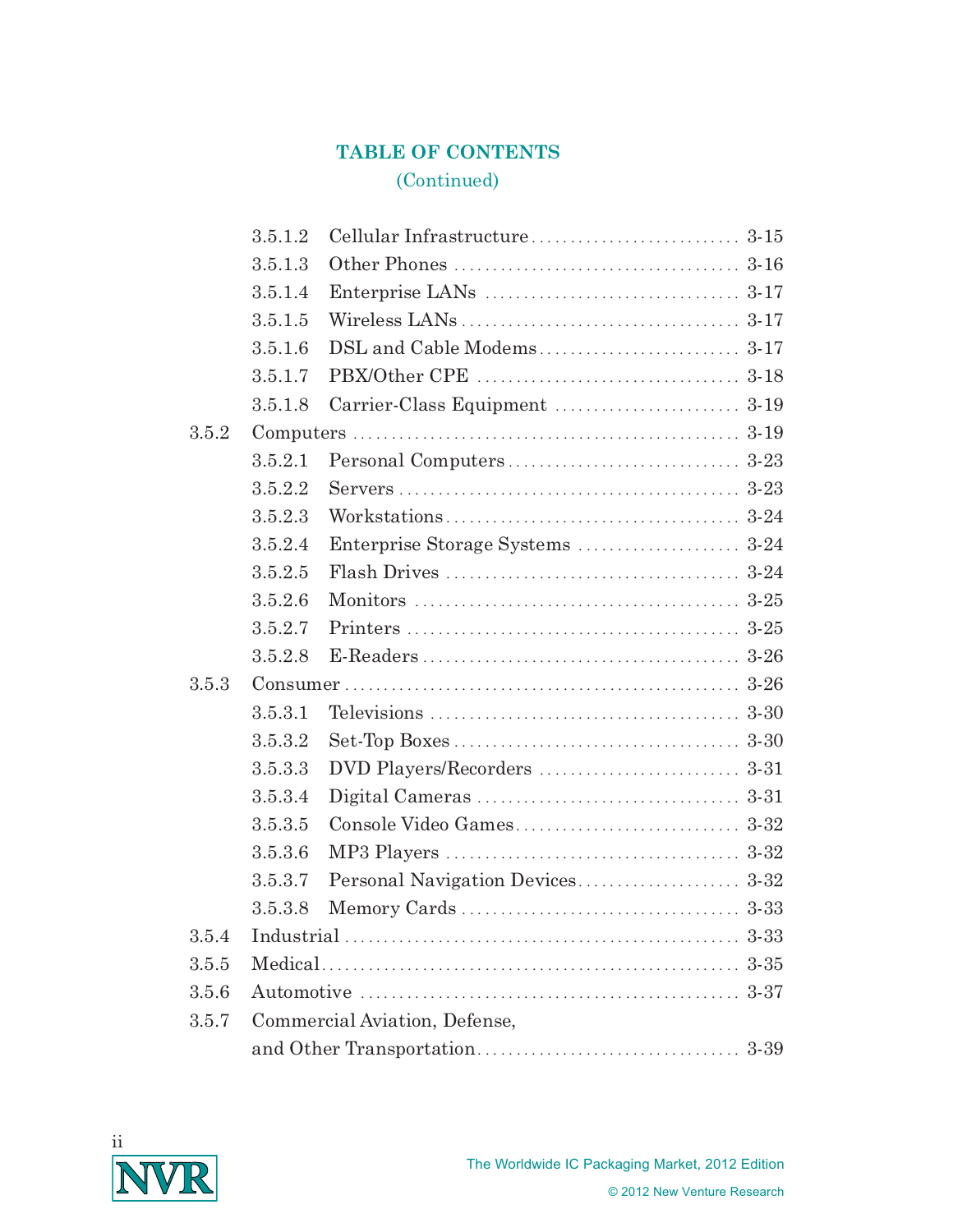| <b>CHAPTER 4</b> |       |                                                           |  |
|------------------|-------|-----------------------------------------------------------|--|
|                  |       |                                                           |  |
| 4.1              |       |                                                           |  |
| 4.2              |       |                                                           |  |
| 4.3              |       |                                                           |  |
|                  | 4.3.1 |                                                           |  |
|                  | 4.3.2 |                                                           |  |
|                  | 4.3.3 |                                                           |  |
|                  | 4.3.4 |                                                           |  |
| 4.4              |       |                                                           |  |
| 4.5              |       |                                                           |  |
| 4.6              |       |                                                           |  |
| 4.7              |       |                                                           |  |
|                  | 4.7.1 |                                                           |  |
|                  | 4.7.2 |                                                           |  |
|                  | 4.7.3 |                                                           |  |
| 4.8              |       |                                                           |  |
|                  | 4.8.1 |                                                           |  |
|                  | 4.8.2 |                                                           |  |
|                  | 4.8.3 |                                                           |  |
|                  | 4.8.4 |                                                           |  |
|                  | 4.8.5 |                                                           |  |
|                  | 4.8.6 |                                                           |  |
|                  | 4.8.7 | Special-Purpose Logic—Computer and Peripherals  4-52      |  |
|                  | 4.8.8 | Special-Purpose Logic-Communications 4-56                 |  |
|                  | 4.8.9 |                                                           |  |
|                  |       | 4.8.10 Special-Purpose Logic—Multipurpose and Other  4-62 |  |
| 4.9              |       |                                                           |  |
|                  | 4.9.1 |                                                           |  |
|                  | 4.9.2 |                                                           |  |
|                  | 4.9.3 | Voltage Regulators and References 4-72                    |  |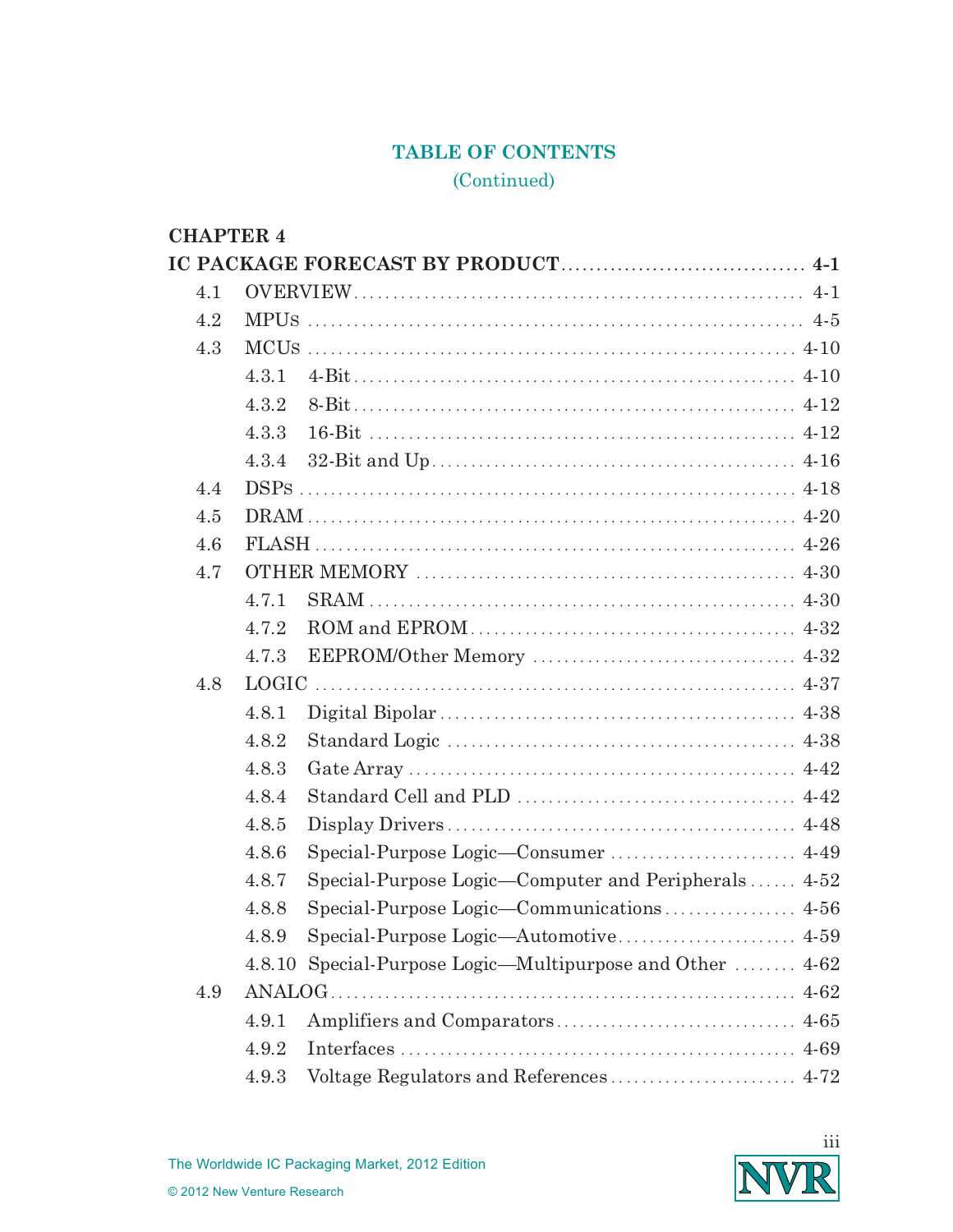# (Continued)

# **CHAPTER 5**

| 5.1  |       |
|------|-------|
| 5.2  | $5-1$ |
| 5.3  |       |
| 5.4  |       |
| 5.5  |       |
| 5.6  |       |
| 5.7  |       |
| 5.8  |       |
| 5.9  |       |
| 5.10 |       |
|      |       |
|      |       |
|      |       |
|      |       |
| 5.15 |       |
|      |       |

# **CHAPTER 6**

| <b>OUTSOURCED IC PACKAGE ASSEMBLY MARKET FORECASTS. 6-1</b> |  |
|-------------------------------------------------------------|--|
|                                                             |  |
|                                                             |  |

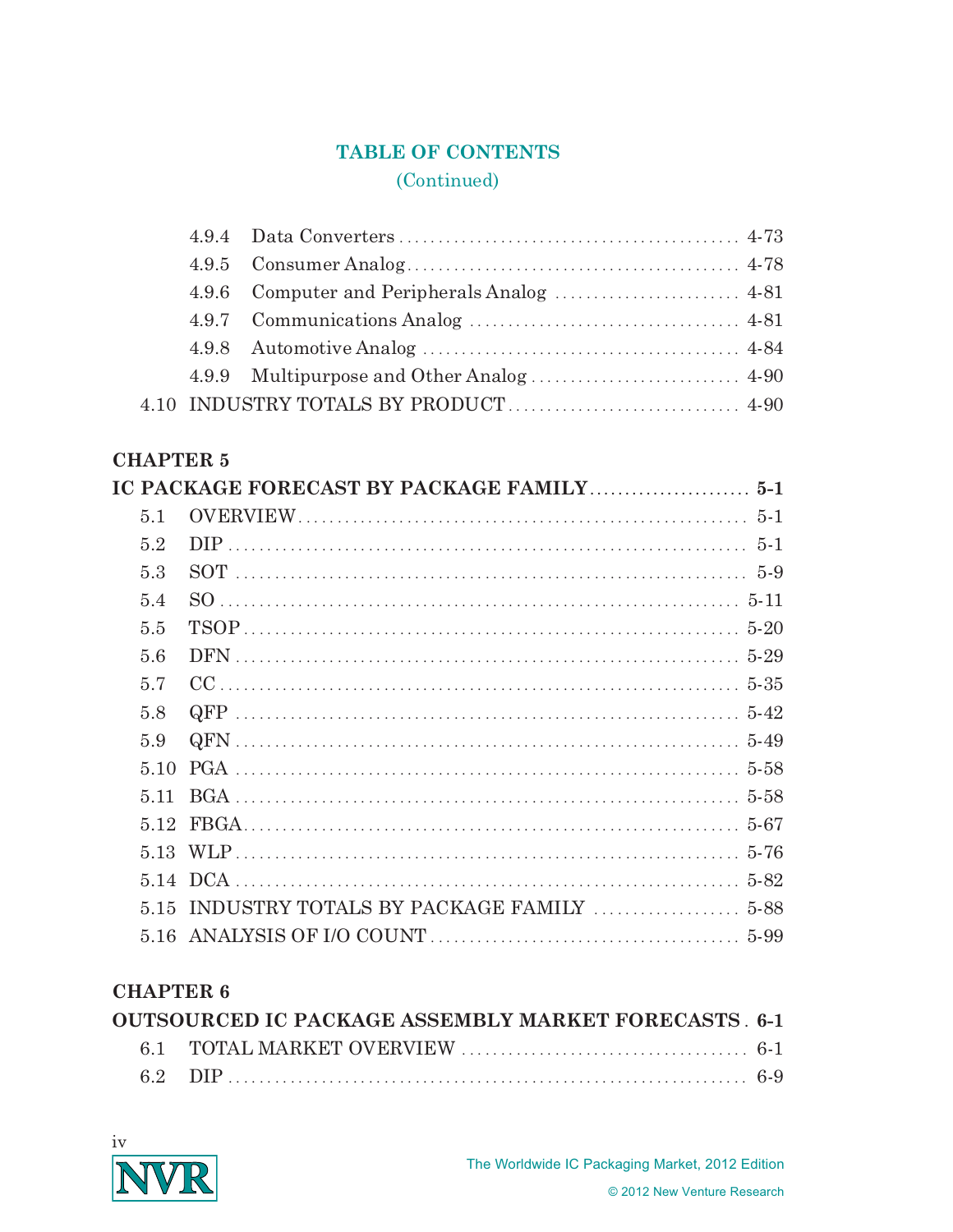# (Continued)

| 6.3 |  |
|-----|--|
| 6.4 |  |
| 6.5 |  |
| 6.6 |  |
| 6.7 |  |
| 6.8 |  |
|     |  |
|     |  |
|     |  |
|     |  |
|     |  |
|     |  |
|     |  |
|     |  |
|     |  |

# **CHAPTER 7**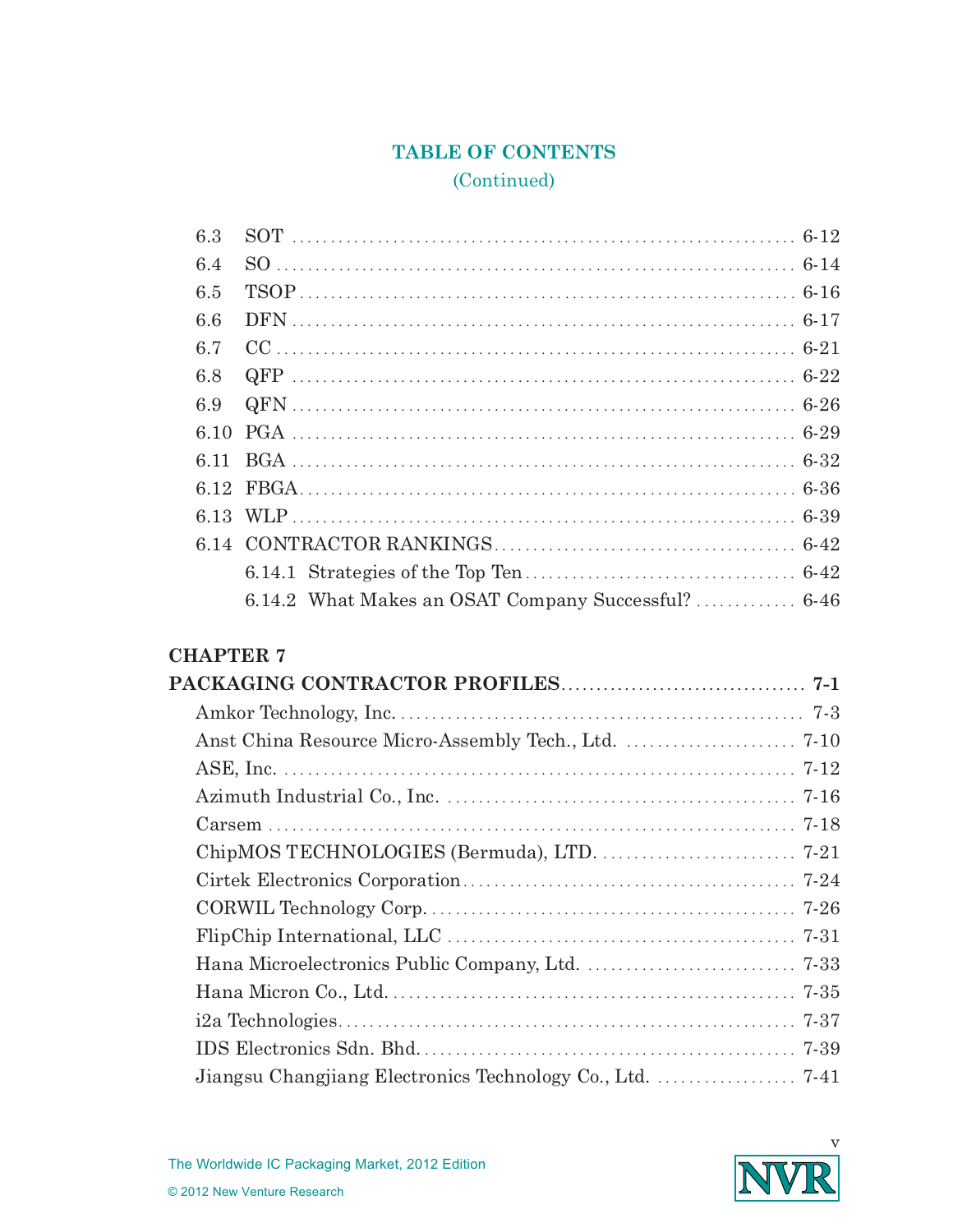| <b>APPENDIX A</b> |  |
|-------------------|--|
|                   |  |
| <b>APPENDIX B</b> |  |
|                   |  |
| <b>APPENDIX C</b> |  |
|                   |  |

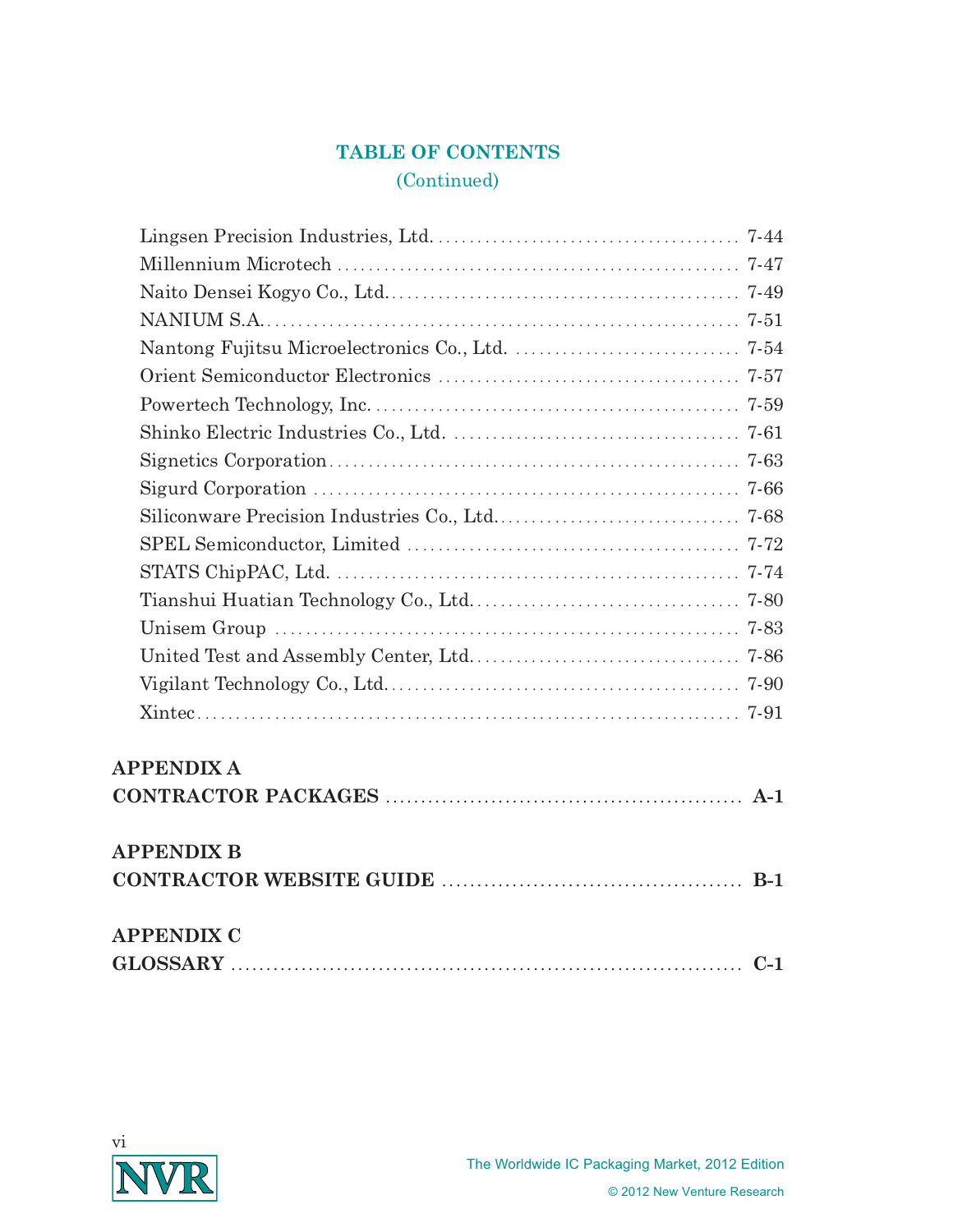(Continued)

#### **LIST OF FIGURES**

| Figure 2-1  |                                                            |
|-------------|------------------------------------------------------------|
| Figure 2-2  |                                                            |
| Figure 2-3  | IC Unit Forecast by Package Family, 2011 vs. 2016  2-5     |
| Figure 2-4  |                                                            |
| Figure 2-5  | IC Packaging Revenue Forecast by Package Family,           |
|             |                                                            |
| Figure 2-6  | Total OSAT Company Packaging Units, 2010–2016  2-10        |
| Figure 2-7  | OSAT Company Package Units by Package Family,              |
|             |                                                            |
| Figure 2-8  | Total OSAT Company Packaging Revenue  2-13                 |
| Figure 2-9  | OSAT Company Package Revenue by Package Family,            |
|             |                                                            |
|             |                                                            |
| Figure 2-11 |                                                            |
|             |                                                            |
|             |                                                            |
|             |                                                            |
| Figure 3-1  | Electronics Assembly Value by Market, 2011 vs. 2016  3-9   |
| Figure 3-2  | Communications Product Assembly Value, 2011 vs. 2016  3-14 |
| Figure 3-3  | Computer Product Assembly Value, 2011 vs. 2016  3-22       |
| Figure 3-4  | Consumer Product Assembly Value, 2011 vs. 2016 3-27        |
| Figure 3-5  | Industrial Product Assembly Value, 2011 vs. 2016  3-33     |
| Figure 3-6  | Medical Product Assembly Value, 2011 vs. 2016  3-35        |
| Figure 3-7  | Automotive Product Assembly Value, 2011 vs. 2016  3-37     |
| Figure 3-8  | Commercial Aviation, Defense, and Other Transportation     |
|             |                                                            |
| Figure 4-1  | 32-Bit and Up MPU Unit and Revenue History                 |
|             | $4-9$                                                      |

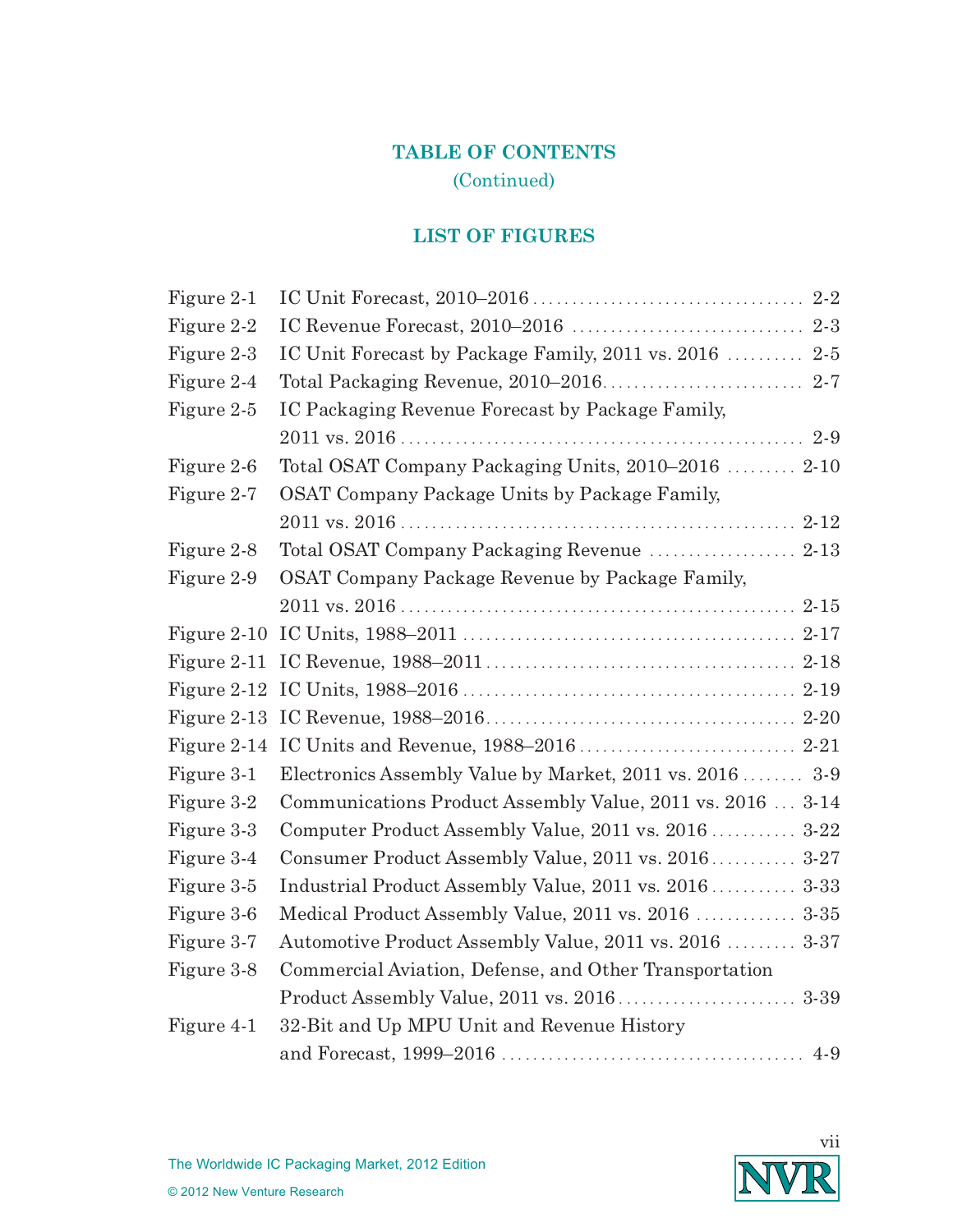| Figure 4-2  | DRAM Unit and Revenue History and Forecast,              |
|-------------|----------------------------------------------------------|
|             |                                                          |
| Figure 4-3  | Flash Unit and Revenue History and Forecast,             |
|             |                                                          |
| Figure 4-4  | Special-Purpose Logic—Communications Unit                |
|             | and Revenue History and Forecast, 1999–2016  4-59        |
| Figure 4-5  | Communications Analog Unit and Revenue History           |
|             |                                                          |
| Figure 5-1  | Grand Summary Unit Forecast by Package,                  |
|             |                                                          |
| Figure 5-2  | Grand Summary Revenue Forecast by Package,               |
|             |                                                          |
| Figure 5-3  |                                                          |
| Figure 6-1  |                                                          |
| Figure 6-2  | OSAT Total Units by Package Family, 2011 vs. 2016  6-5   |
| Figure 6-3  |                                                          |
| Figure 6-4  |                                                          |
| Figure 6-5  | OSAT Total Revenue by Package Family, 2011 vs. 2016  6-8 |
| Figure 6-6  |                                                          |
| Figure 6-7  |                                                          |
| Figure 6-8  |                                                          |
| Figure 6-9  |                                                          |
| Figure 6-10 |                                                          |
| Figure 6-11 |                                                          |
|             |                                                          |
|             |                                                          |
|             |                                                          |
|             |                                                          |
|             |                                                          |
|             |                                                          |
|             |                                                          |

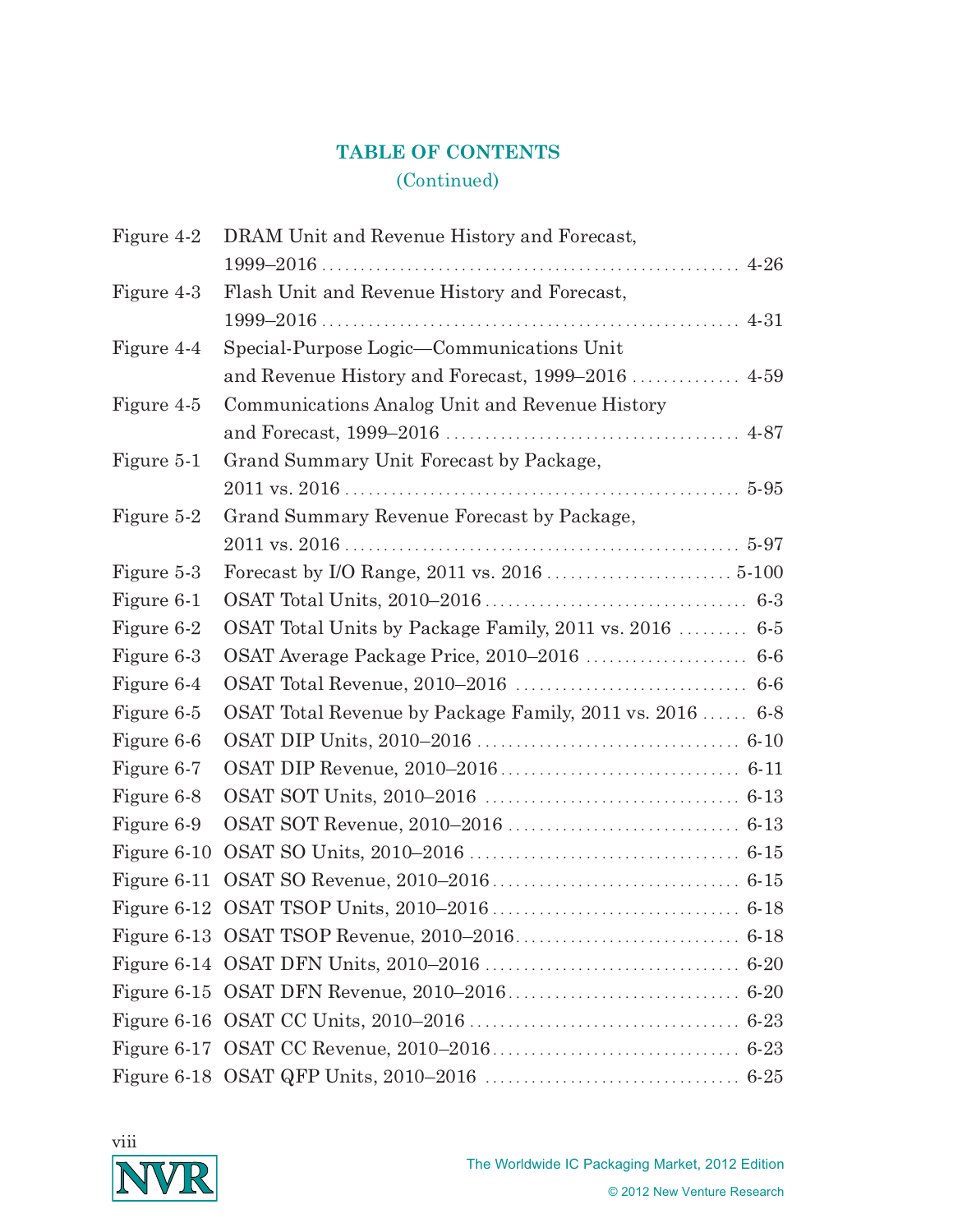# (Continued)

#### **LIST OF TABLES**

| Table 2-1 |                                                             |
|-----------|-------------------------------------------------------------|
| Table 2-2 |                                                             |
| Table 2-3 | IC Packaging Revenue Forecast by Package Family  2-8        |
| Table 2-4 | OSAT Company Package Units by Package Family 2-11           |
| Table 2-5 | OSAT Company Package Revenue by Package Family  2-14        |
| Table 2-6 |                                                             |
| Table 3-1 | Nominal GDP of Major Countries and Regions, 2010–2016 . 3-4 |
| Table 3-2 |                                                             |
| Table 3-3 | Worldwide Electronics Assembly Value by Market,             |
|           |                                                             |
| Table 3-4 | Communications Product Assembly Value, 2011–2016<br>$3-12$  |
| Table 3-5 | Computer Product Assembly Value, 2011–2016<br>$3 - 20$      |
| Table 3-6 | Consumer Product Assembly Value, 2011–2016<br>$3-28$        |
| Table 3-7 |                                                             |
| Table 3-8 | Medical Product Assembly Value, 2011-2016  3-36             |

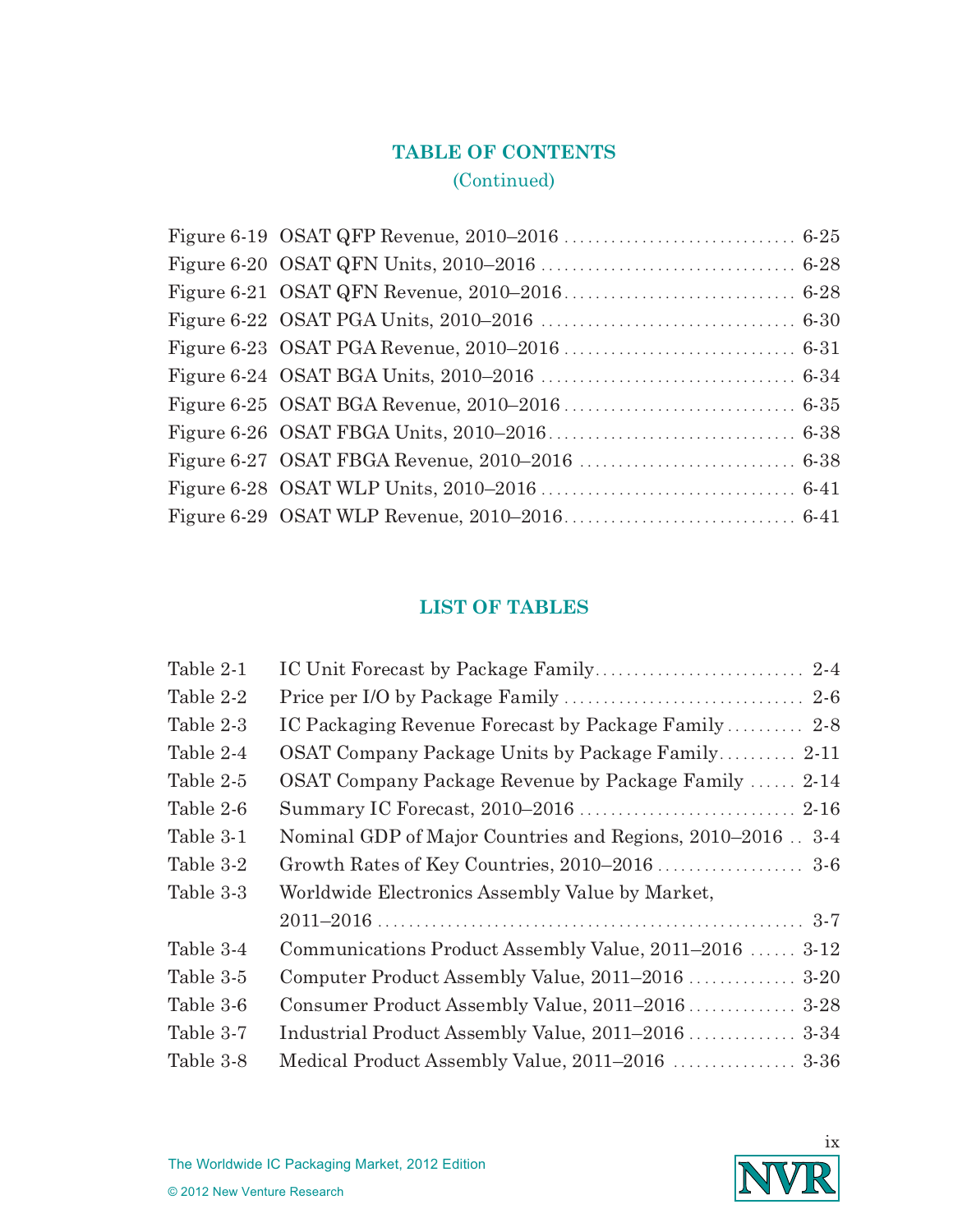| Table 3-9  | Automotive Product Assembly Value, 2011–2016  3-38         |  |
|------------|------------------------------------------------------------|--|
| Table 3-10 | Commercial Aviation, Defense, and Other Transportation     |  |
|            |                                                            |  |
| Table 4-1  |                                                            |  |
| Table 4-2  |                                                            |  |
| Table 4-3  |                                                            |  |
| Table 4-4  |                                                            |  |
| Table 4-5  |                                                            |  |
| Table 4-6  |                                                            |  |
| Table 4-7  |                                                            |  |
| Table 4-8  |                                                            |  |
| Table 4-9  |                                                            |  |
| Table 4-10 |                                                            |  |
| Table 4-11 |                                                            |  |
| Table 4-12 |                                                            |  |
| Table 4-13 |                                                            |  |
| Table 4-14 |                                                            |  |
| Table 4-15 |                                                            |  |
| Table 4-16 |                                                            |  |
| Table 4-17 |                                                            |  |
| Table 4-18 | Standard Cell and PLD Forecast 4-46                        |  |
| Table 4-19 |                                                            |  |
| Table 4-20 |                                                            |  |
| Table 4-21 | Special-Purpose Logic-Computer Forecast 4-53               |  |
| Table 4-22 | Special-Purpose Logic—Communications Forecast  4-57        |  |
| Table 4-23 | Special-Purpose Logic—Automotive Forecast  4-60            |  |
| Table 4-24 | Special-Purpose Logic-Multipurpose and Other Forecast 4-63 |  |
| Table 4-25 |                                                            |  |
| Table 4-26 |                                                            |  |
| Table 4-27 | Voltage Regulator and Reference Forecast  4-74             |  |
| Table 4-28 |                                                            |  |

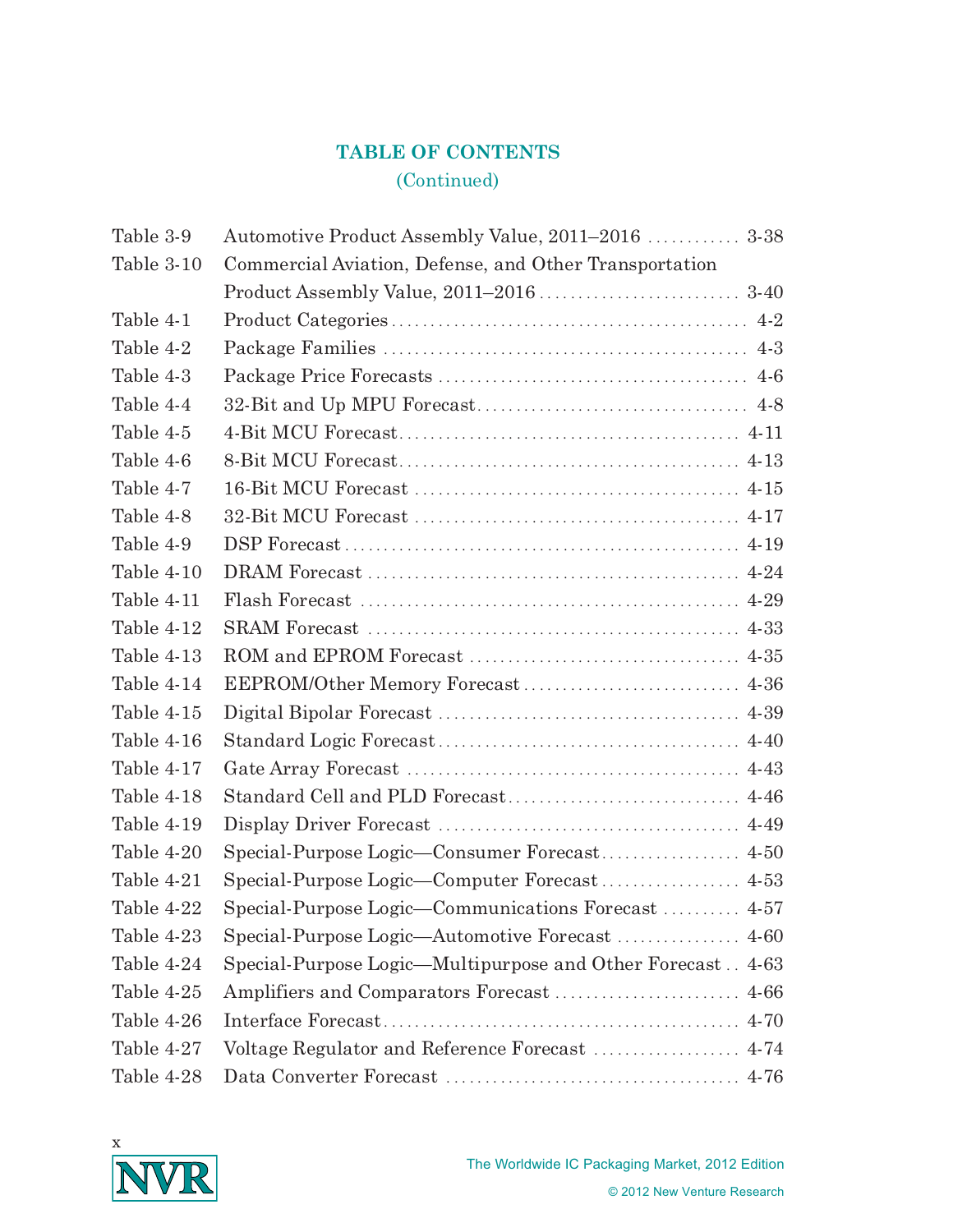| Table 4-29 |                                                    |
|------------|----------------------------------------------------|
| Table 4-30 |                                                    |
| Table 4-31 |                                                    |
| Table 4-32 |                                                    |
| Table 4-33 | Multipurpose and Other Analog Forecast  4-91       |
| Table 4-34 | Summary Unit Forecast by Product  4-93             |
| Table 4-35 | Summary Packaging Revenue Forecast by Product 4-95 |
| Table 5-1  |                                                    |
| Table 5-2  |                                                    |
| Table 5-3  |                                                    |
| Table 5-4  |                                                    |
| Table 5-5  |                                                    |
| Table 5-6  |                                                    |
| Table 5-7  |                                                    |
| Table 5-8  |                                                    |
| Table 5-9  |                                                    |
| Table 5-10 |                                                    |
| Table 5-11 |                                                    |
| Table 5-12 |                                                    |
| Table 5-13 |                                                    |
| Table 5-14 |                                                    |
| Table 5-15 |                                                    |
| Table 5-16 |                                                    |
| Table 5-17 |                                                    |
| Table 5-18 |                                                    |
| Table 5-19 |                                                    |
| Table 5-20 |                                                    |
| Table 5-21 |                                                    |
| Table 5-22 |                                                    |
| Table 5-23 |                                                    |
| Table 5-24 |                                                    |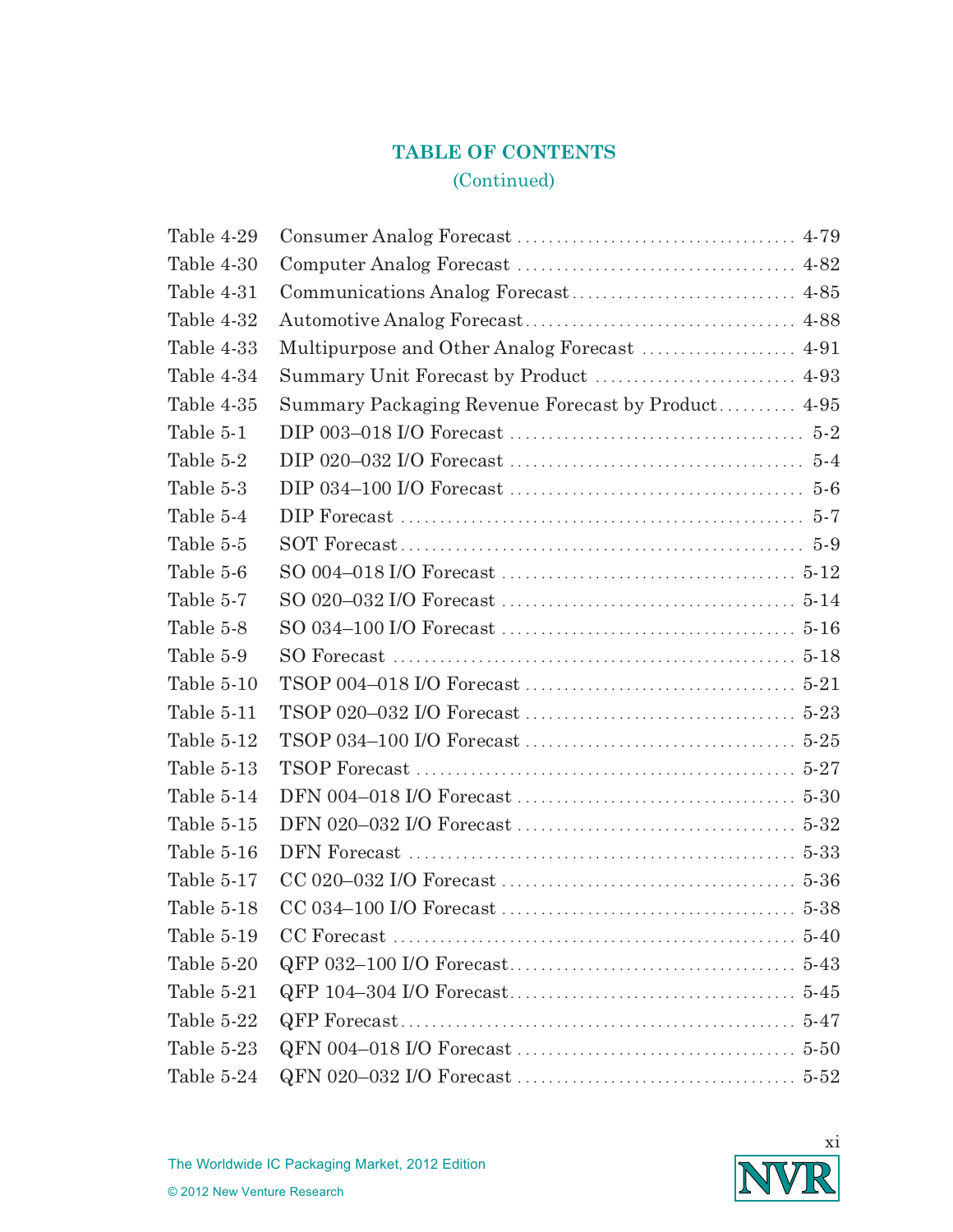| Table 5-25 |                                                      |        |
|------------|------------------------------------------------------|--------|
| Table 5-26 |                                                      |        |
| Table 5-27 |                                                      |        |
| Table 5-28 |                                                      |        |
| Table 5-29 |                                                      |        |
| Table 5-30 |                                                      |        |
| Table 5-31 |                                                      |        |
| Table 5-32 |                                                      |        |
| Table 5-33 |                                                      |        |
| Table 5-34 |                                                      |        |
| Table 5-35 |                                                      |        |
| Table 5-36 |                                                      |        |
| Table 5-37 |                                                      |        |
| Table 5-38 |                                                      |        |
| Table 5-39 |                                                      |        |
| Table 5-40 |                                                      |        |
| Table 5-41 |                                                      |        |
| Table 5-42 |                                                      |        |
| Table 5-43 |                                                      |        |
| Table 5-44 |                                                      |        |
| Table 5-45 |                                                      |        |
| Table 5-46 |                                                      |        |
| Table 5-47 |                                                      |        |
| Table 5-48 |                                                      |        |
| Table 5-49 |                                                      |        |
| Table 5-50 |                                                      |        |
| Table 5-51 | Summary Unit Forecast by Package and I/O Count       | $5-90$ |
| Table 5-52 | Summary Revenue Forecast by Package and I/O Count    | 5-92   |
| Table 5-53 | Grand Summary Unit Forecast by Package               | 5-94   |
| Table 5-54 | Grand Summary Revenue Forecast by Package            | 5-96   |
| Table 5-55 | Grand Summary Package Price Forecast by Package 5-98 |        |

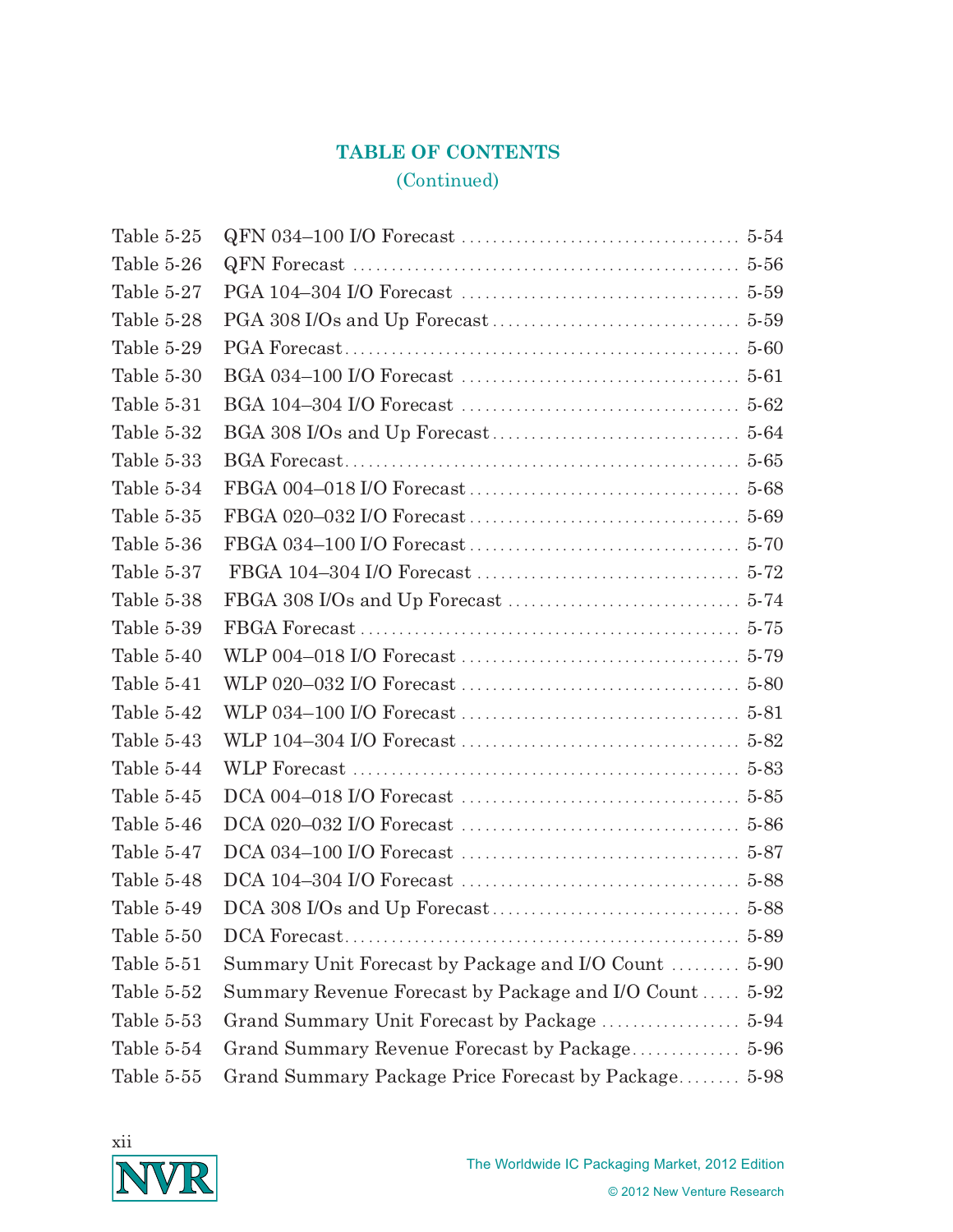| Table 5-56 |                                                 |          |
|------------|-------------------------------------------------|----------|
| Table 6-1  |                                                 |          |
| Table 6-2  |                                                 |          |
| Table 6-3  |                                                 |          |
| Table 6-4  |                                                 |          |
| Table 6-5  |                                                 |          |
| Table 6-6  |                                                 |          |
| Table 6-7  |                                                 |          |
| Table 6-8  |                                                 |          |
| Table 6-9  | OSAT QFP Pricing and I/O Count, 2010–2016  6-24 |          |
| Table 6-10 |                                                 |          |
| Table 6-11 |                                                 |          |
| Table 6-12 |                                                 |          |
| Table 6-13 |                                                 |          |
| Table 6-14 |                                                 |          |
| Table 6-15 | Top Ten IC Packaging OSAT Companies Ranked      |          |
|            |                                                 | $6 - 43$ |
| Table 6-16 | Top Ten IC Packaging OSAT Companies Ranked      |          |
|            |                                                 |          |
|            |                                                 |          |

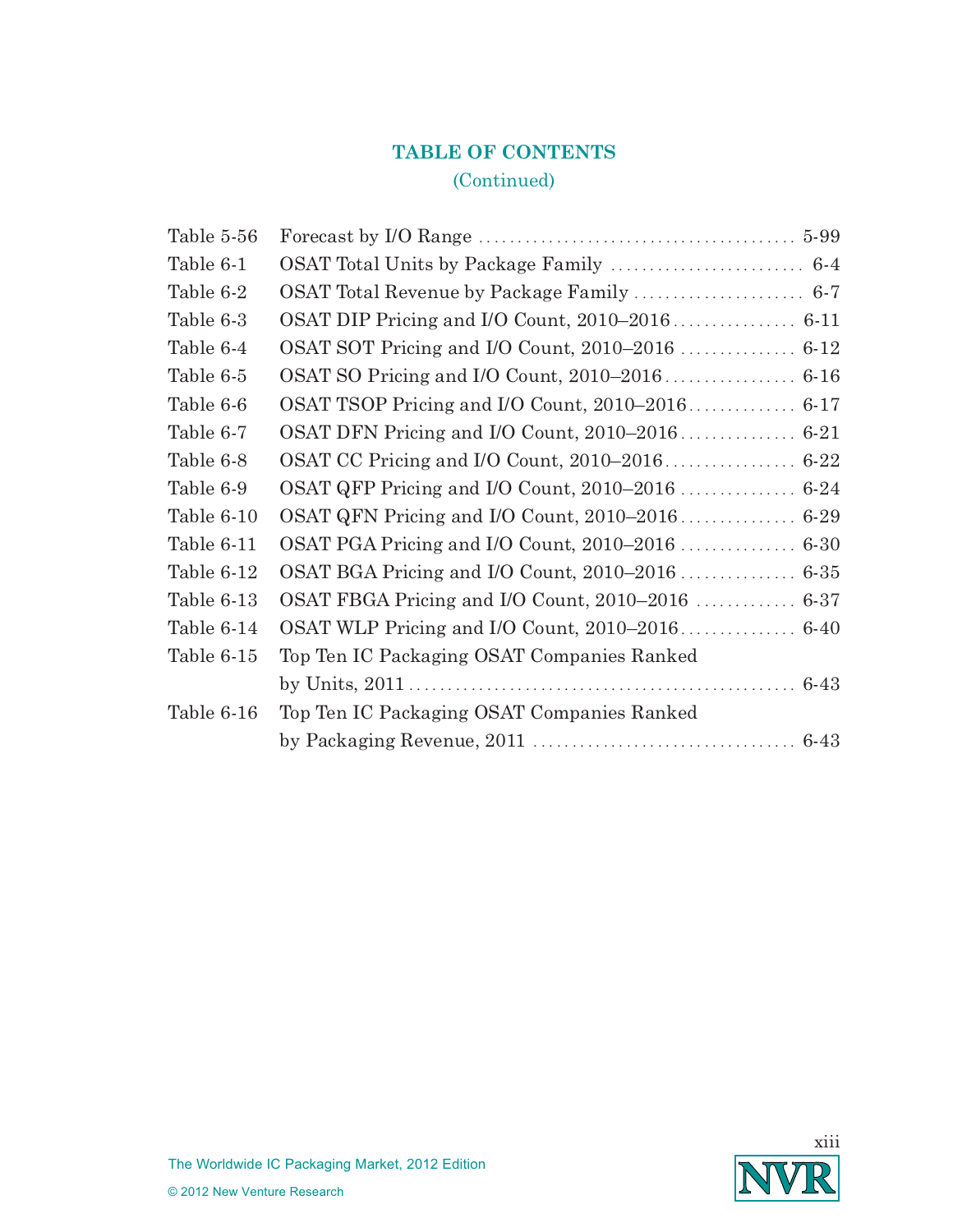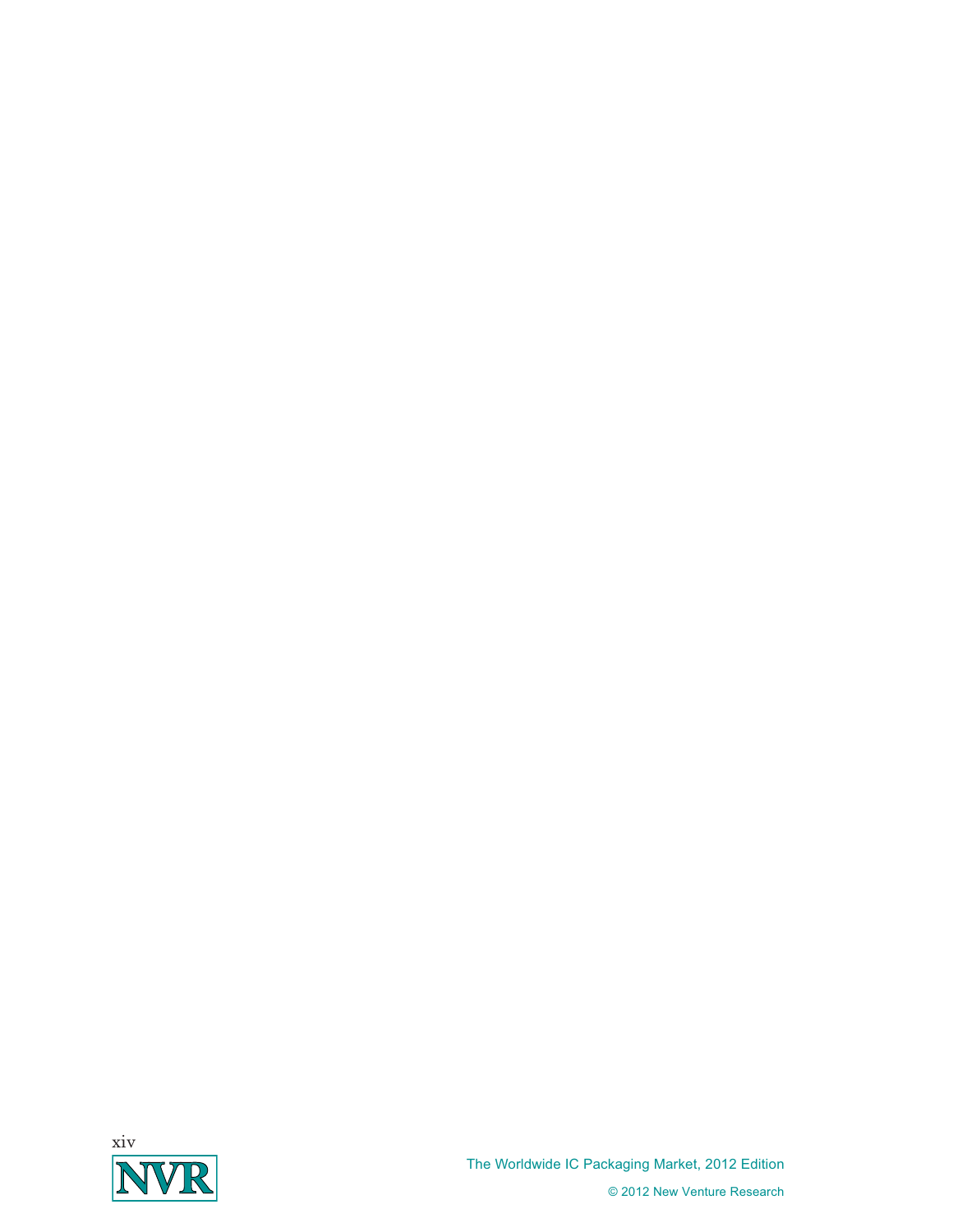# **CHAPTER 1 INTRODUCTION**

#### 1.1 **SCOPE**

This report offers an in-depth look at the worldwide integrated circuit (IC) packaging market. Extensive interviewing yielded the information upon which to base forecasts of the following major package types:

- Dual in-line package (DIP)
- Small outline transistor (SOT)
- Small outline (SO)
- Thin small outline package (TSOP)
- Dual flat pack no lead (DFN)
- Chip carrier (CC)
- Quad flat pack (QFP)
- Quad flat pack no lead (QFN)
- Pin grid array (PGA)
- Ball grid array (BGA)
- Fine-pitched ball grid array (FBGA)
- Wafer-level package (WLP)

Forecasts include data on:

- Units assembled
- Average assembly price, broken down by price per I/O and average I/O count
- Packaging revenue

Additionally, unit forecasts for die mounted using direct chip attach (DCA) methods were developed. DCA methods include chip on board (COB), flip chip on board (FCOB), chip on glass (COG), flip chip on glass (FCOG), and

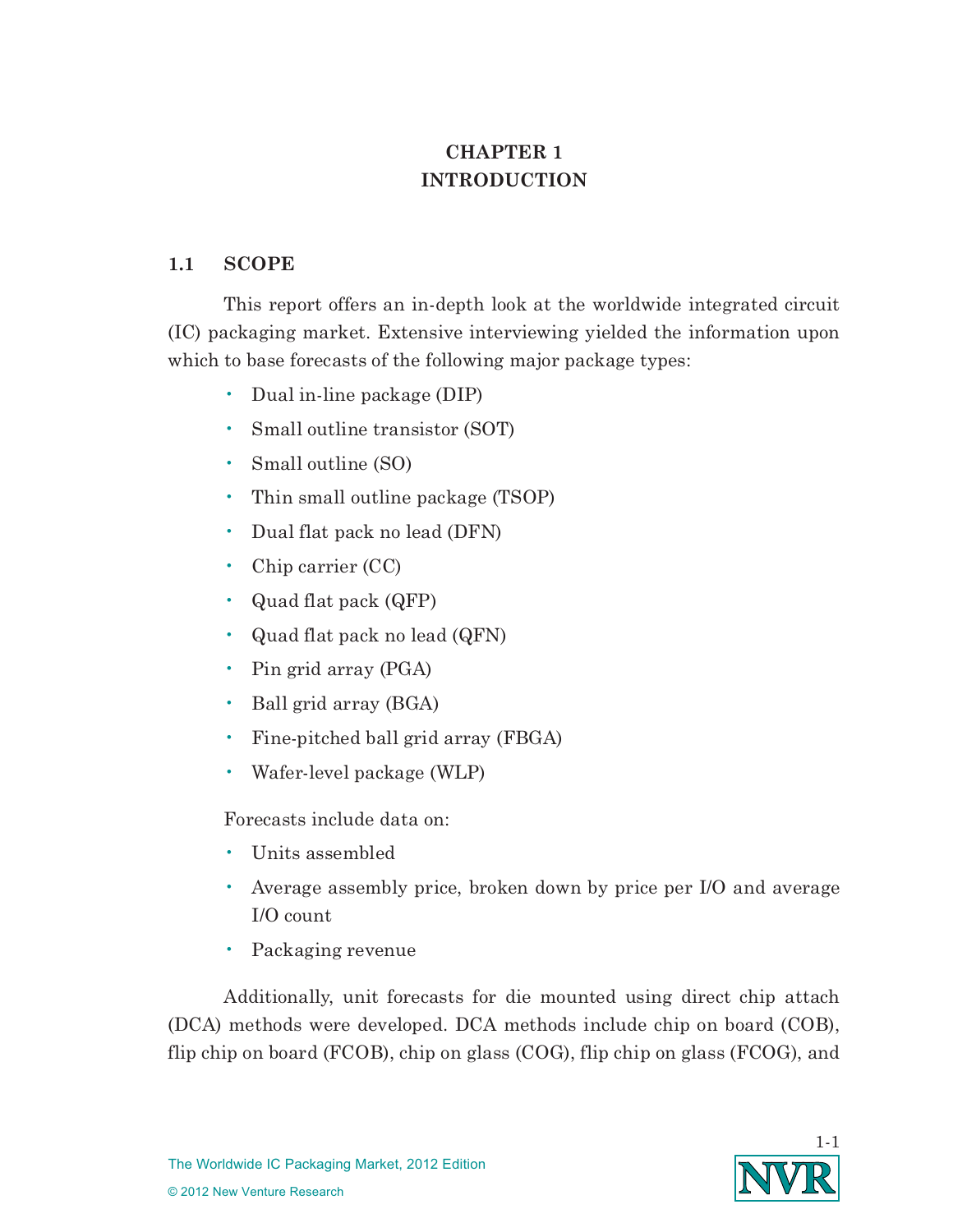tape automated bonding (TAB)/tape carrier package (TCP). No packaging prices or revenue were developed for DCA methods.

Both the total worldwide IC market and the contract IC package assembly market are explored. The contract market is a subset of the worldwide IC market. Forecasts are broken down by I/O-count range for the package types described previously for the world market.

The purpose of the report is to aid companies associated with the IC packaging market in forecasting demand for their own products. The IC packaging market is evolving to keep pace with other changing markets. IC packaging demand is affected by changes in the die contained in the packages, and by performance expectations of the final product purchased at the consumer level. Through extensive primary and secondary research, this report presents an objective look at the world of IC packaging.

#### 1.2 **ORGANIZATION**

This report is organized into seven chapters and three appendices. Chapter 1, "Introduction," outlines the scope, organization, and methodology of the report. Chapter 2, "Executive Summary," is a worldwide forecast of the overall packaging market by package type. Units and revenue are presented for both the world market and the contract market.

Chapter 3 is an overview of the state of the overall economy and semiconductor industry. Chapter 4 analyzes the total worldwide IC packaging market by units and packaging revenue. The analysis in this chapter is presented by IC device type, defining each device market by the percentage of each package type utilized, and by I/O range. Chapter 5 then rearranges the data for presentation by package family. Unit analysis is further broken down by I/O-count segments. Packaging revenue is generated by multiplying worldwide units with pricing information supplied by the contractor IC package assemblers.

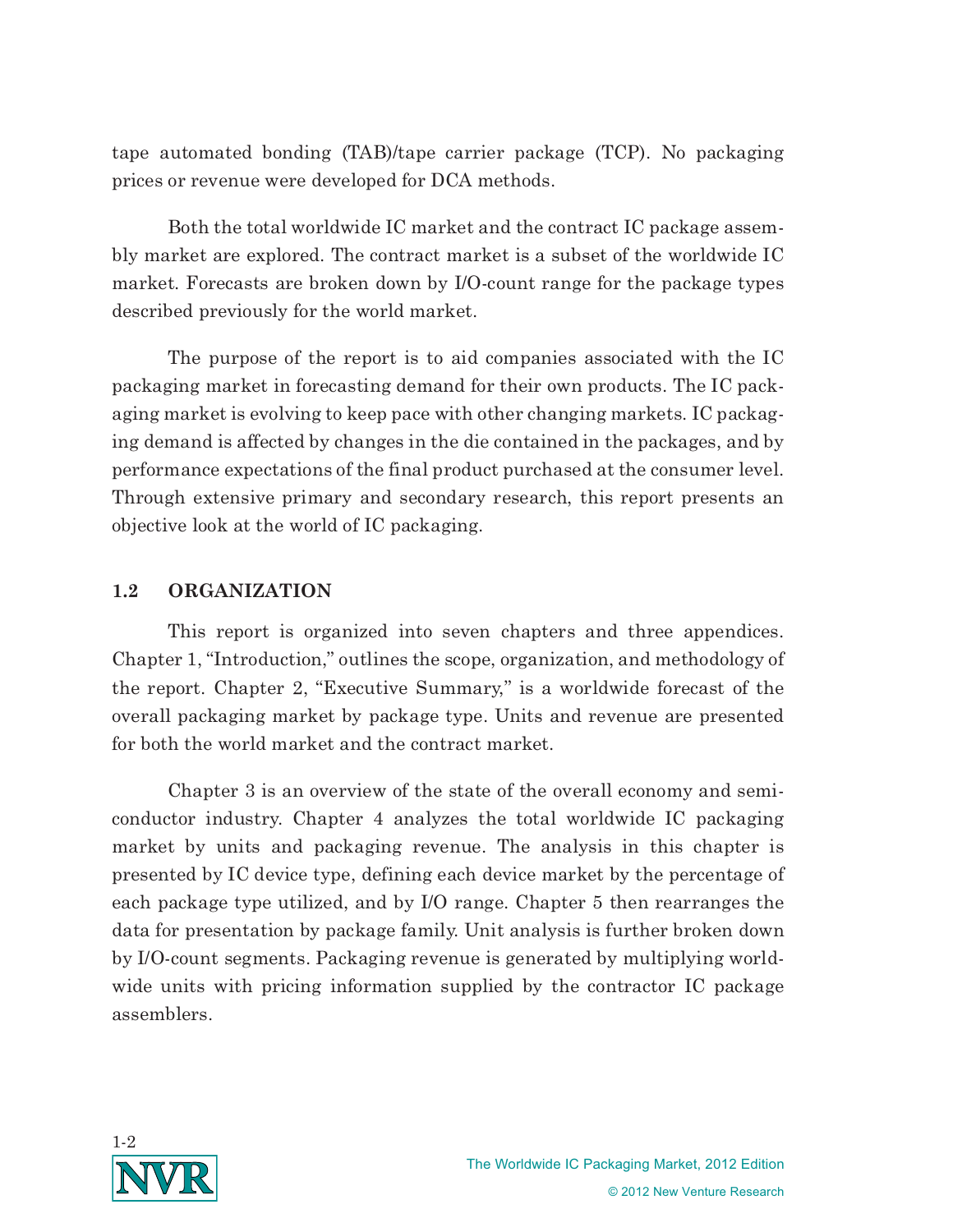Chapter 6 forecasts growth in the contract IC packaging market. Units and revenue are analyzed by package family. Forecasts are computed by compiling information obtained from each individual contract assembly company. Pricing information is provided by I/O count and price per I/O, and when multiplied by units, yields revenue. Contractor revenue from test, shipping, and so forth is not within the scope of this report.

The package family pricing provided in this report is a broad average across all situations within the package family: high and low volumes, wire bonding and flip chip interconnections, plastic and ceramic substrates, and so on. Pricing data per I/O is applied to the worldwide market in Chapter 4 to obtain revenue figures in that chapter.

Profiles of packaging contractors are given in Chapter 7. These profiles give a look at the companies that provide contract semiconductor assembly services, and their package offerings. When provided by the company, accompanying statistics appear with each package offering. The extent of each profile depends on the amount of information provided by that company.

Appendix A lists the packaging contractors' offerings by package family. Appendix B gives the website addresses for the profiled contractors. Appendix C is a small glossary of acronyms and terms used in the semiconductor packaging industry.

#### 1.3 METHODOLOGY

In obtaining information for this report, both primary and secondary sources were utilized. Gathering information for Chapter 4 consisted of contacting a wide spectrum of semiconductor manufacturers and fabless companies. Each group was contacted to obtain specific information on a given segment of the industry. The information was gathered via e-mail and face-toface interviews, and through secondary sources.

The base year (2011) IC units for each product segment in Chapter 4 have been formulated by New Venture Research, based upon data published by

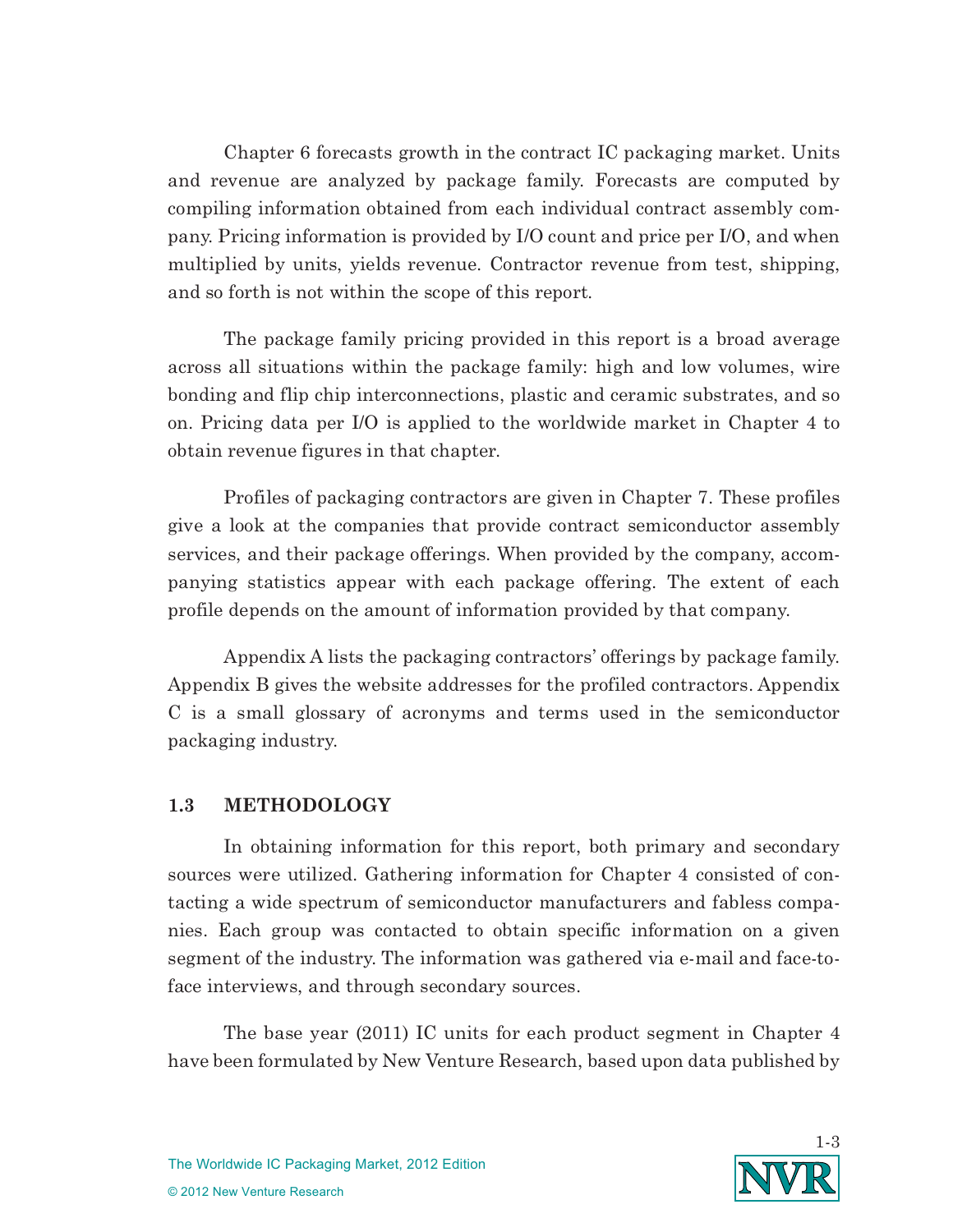World Semiconductor Trade Statistics (WSTS), and are for the merchant IC industry as defined by WSTS. All forecasts were created by NVR using its proprietary methods.

The contractor IC package pricing developed for Chapter 6 was used to calculate the worldwide IC packaging "revenue" provided in Chapter 4. That is, the price per I/O for IC package assembly gathered from the contract market (Chapter 6) is applied to the worldwide IC packaging market in Chapter 4 to arrive at worldwide package revenue figures. Contractor pricing embodies all costs associated with package assembly, including materials, labor, equipment amortization, and overhead.

To gather information for Chapter 6, every contractor in the IC packaging marketplace was contacted and asked a standardized series of questions. The goal of the questions was to get a "fix" on the marketplace—where it is now and the direction it is heading. As with Chapter 4, the responses were obtained by e-mail. Chapter 6 forecast information then is built "from the bottom up," as information is added up company by company to reach the total market figures.

IC packaging contractors were queried on their total units and revenue, and the percentage of their units that each package family represented. For each package family, the contractors were asked to provide information on the number of units, average number of I/Os, and price per I/O. A model was then used to produce the results given in this chapter.

For both Chapters 4 and 6, the responses to these questions were used to reveal the path or direction NVR may reasonably predict that the industry will follow. The answers to these questions were considered anonymous, and are not printed as being associated with any specific company. Multiple companies were queried per segment, thus revealing "aggregate" trends in the market.

An array of secondary sources was also consulted. The Internet, technical magazines, newspapers, and proceedings from technical programs were utilized to gain information for the body of the report. The author also attended